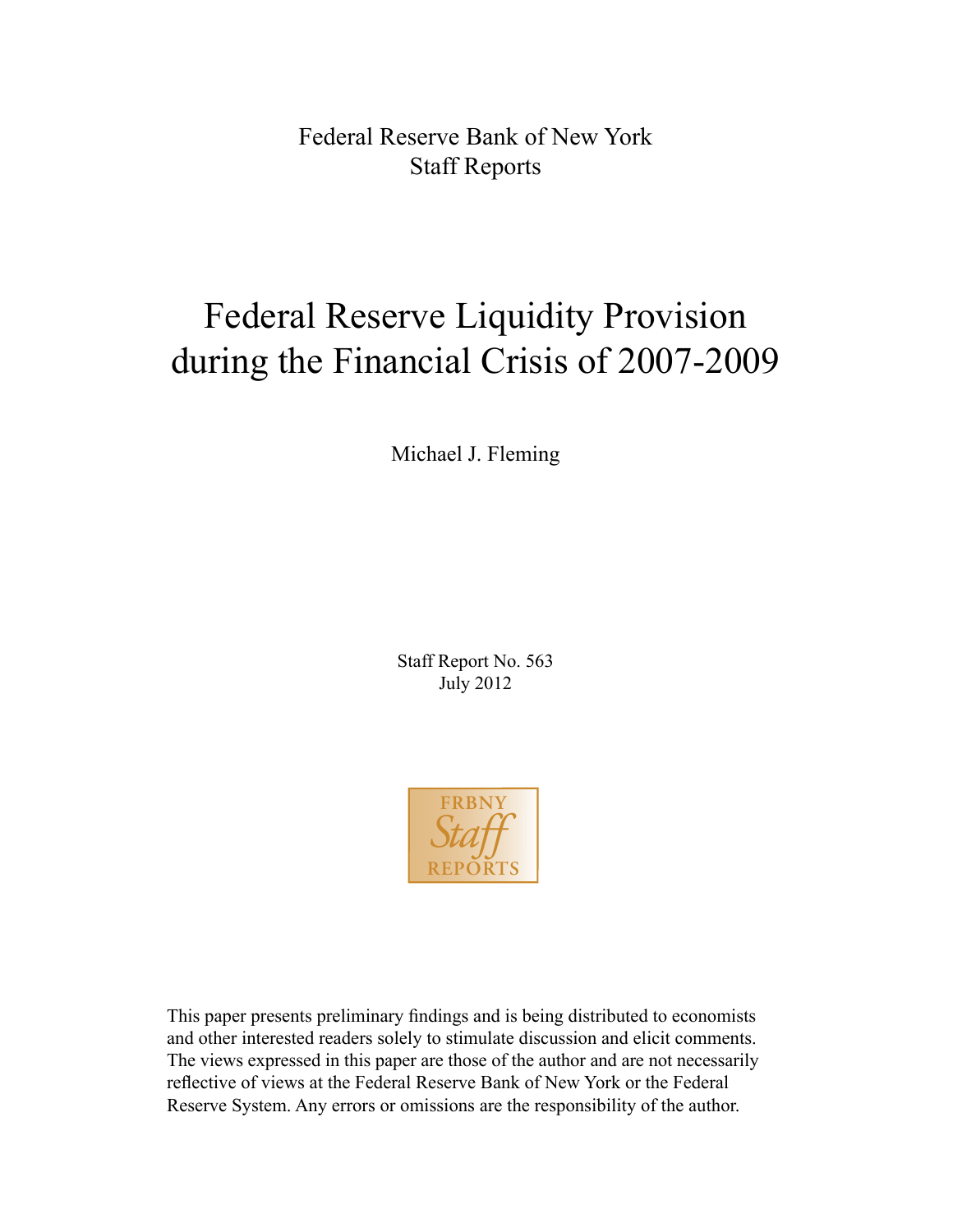**Federal Reserve Liquidity Provision during the Financial Crisis of 2007-2009** Michael J. Fleming Federal Reserve Bank of New York Staff Reports, no. 563 July 2012 JEL classification: E58, G01

# **Abstract**

This paper examines the Federal Reserve's unprecedented liquidity provision during the financial crisis of 2007-2009. It first reviews how the Fed provides liquidity in normal times. It then explains how the Fed's new and expanded liquidity facilities were intended to enable the central bank to fulfill its traditional lender-of-last-resort role during the crisis while mitigating stigma, broadening the set of institutions with access to liquidity, and increasing the flexibility with which institutions could tap such liquidity. The paper then assesses the growing empirical literature on the effectiveness of the facilities and provides insights as to where further research is warranted.

Key words: central bank, liquidity facilities, lender of last resort

Fleming: Federal Reserve Bank of New York (e-mail: michael.fleming@ny.frb.org). This paper was prepared for the *Annual Review of Financial Economics*. First draft: October 23, 2011. The author thanks Tobias Adrian and Jamie McAndrews for helpful comments and Casidhe Horan for research assistance. The views expressed in this paper are those of the author and do not necessarily reflect the position of the Federal Reserve Bank of New York or the Federal Reserve System.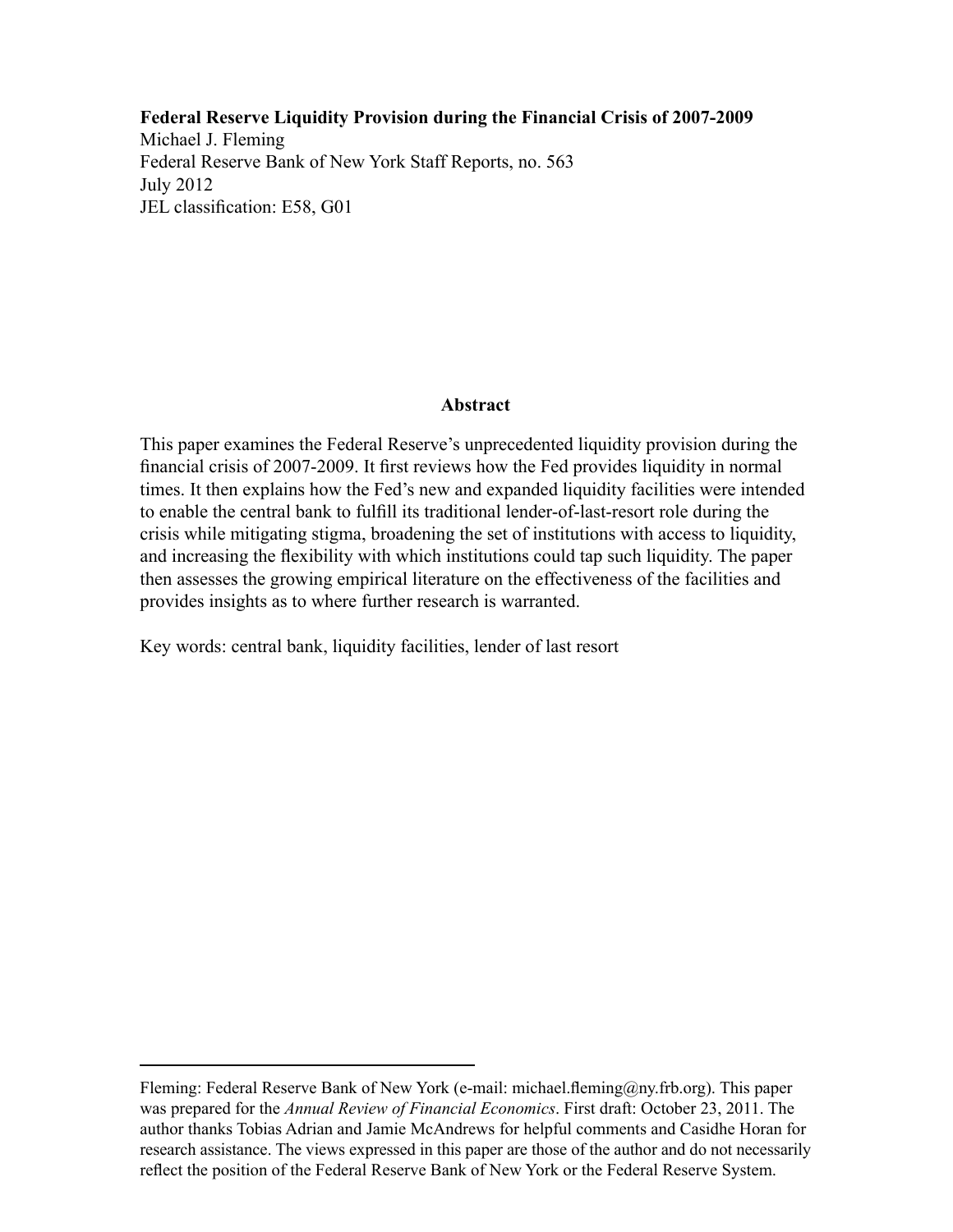#### **1. Introduction**

The Federal Reserve (Fed) undertook numerous measures to mitigate the effects of the financial crisis that started in August 2007. Aside from easing the stance of monetary policy using its conventional tools, the central bank eased the terms with which it provided liquidity to depository institutions and launched a range of new programs to provide liquidity to other institutions. This article explains how and why the Fed engaged in such an unusual effort, whether the liquidity facilities operated as expected, and what the effects of the facilities were on financial markets.

The idea that a central bank should provide liquidity to support the financial system goes back to the 19th century work of Henry Thornton and Walter Bagehot. Bagehot suggested that in a liquidity crisis, a central bank should lend freely, at a high rate of interest relative to the pre‐crisis period, to any borrower with good collateral (Freixas, Giannini, Hoggarth, and Soussa (2000)). Central banks may be best suited to provide liquidity because they have better information about the solvency of banks or because they have the ability to finance the entire banking sector's liquidity needs by virtue of their size and their unique ability to issue money (Flannery (1996)).

Since the Great Depression, the Fed has provided liquidity to individual institutions by way of its discount window, through which the Fed makes fully collateralized short‐term loans to depository institutions at a penalty rate. While the window has traditionally met institutions' unusual, short‐term funding needs, there is evidence that firms are reluctant to come to the window because of a perceived stigma. Furthermore, the window is not open to non‐depository institutions, which have taken on an increasingly important role in financial intermediation over the past 30 years (Adrian and Shin (2010)).

During the crisis, the Fed initially adjusted the terms of discount window use to expand liquidity provision to depository institutions. It proceeded to introduce numerous additional facilities to increase the flexibility with which institutions could access liquidity, to broaden the set of institutions eligible to access liquidity, and to mitigate institutions'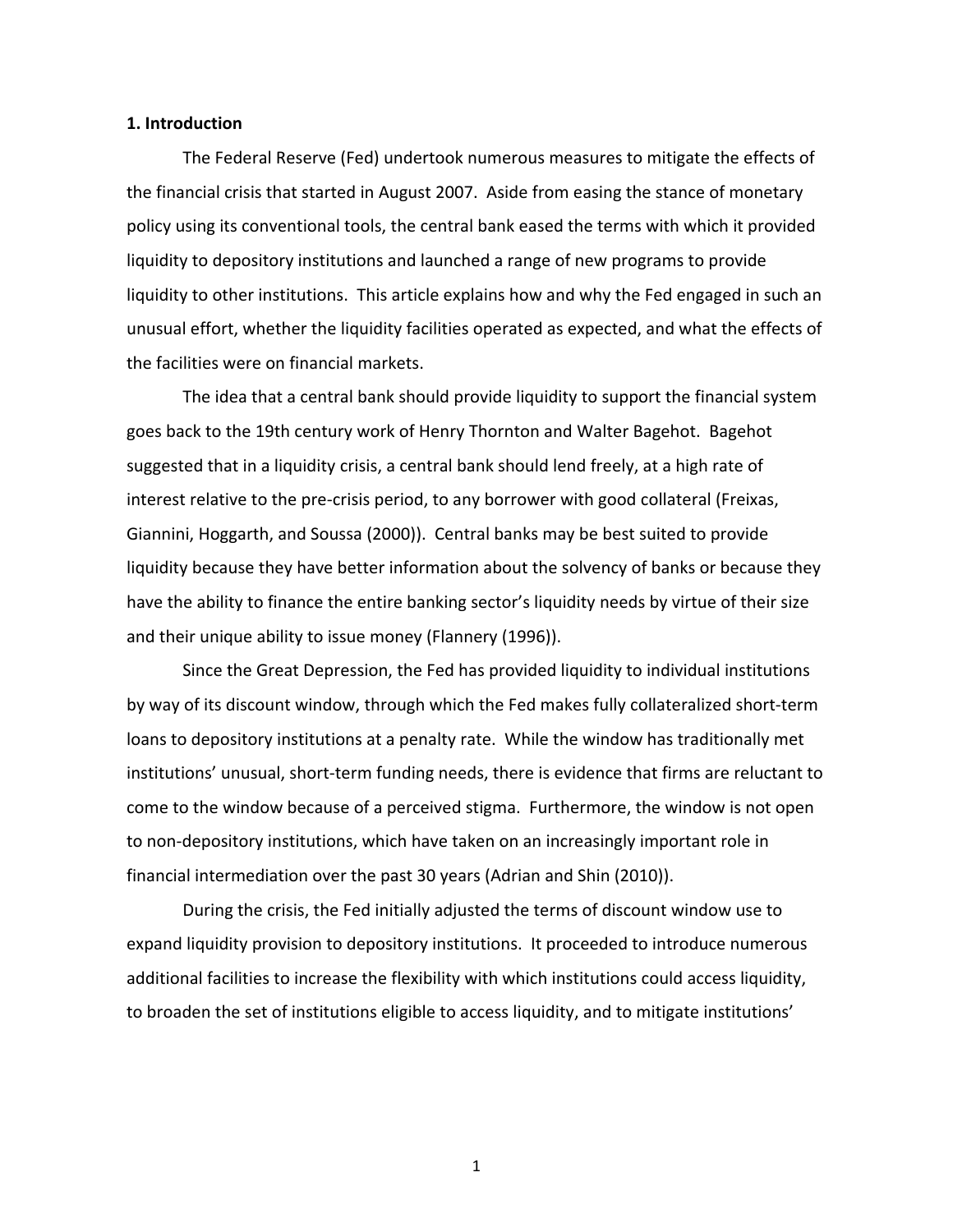traditional hesitance to draw on such facilities.<sup>1</sup> The Fed's unprecedented response and the active use of the new programs present a unique opportunity to assess the effectiveness of central bank liquidity facilities.

We begin this article by reviewing Federal Reserve liquidity provision before the financial crisis. We proceed to discuss how and why the Fed expanded its liquidity provision during the crisis through an extraordinary range of new and existing programs. We then assess the empirical evidence on the effectiveness of the liquidity facilities, including whether the programs operated as expected, as well as their effects on financial markets. The last section concludes.

## **2. Background**

The Federal Reserve uses open market operations as its principal tool to manage reserves in the banking system and thereby control the federal (fed) funds rate. To add reserves on a "permanent" (or long‐term) basis, for example, the Fed buys securities in the secondary market. To add reserves on a "temporary" (or short-term) basis, it engages in repurchase agreements (repos) whereby it buys securities while agreeing to resell them at a later date. In either case, the Fed transacts with the "primary dealers" (dealers with a trading relationship with the Fed), with reserve balances affected when the Fed receives or sends funds to a dealer's account at its clearing bank.

The discount window operates as a backstop, providing a source of reserves to individual depository institutions when conditions in the fed funds market tighten or when depository institutions face short‐term funding pressures. "Primary credit" lending, in particular, is available on a short‐term basis to institutions with strong financial positions and ample capital (the window also offers "secondary credit" to institutions that do not qualify for primary credit and "seasonal credit" to small and medium‐sized institutions with a recurring pattern of seasonal funding needs). Discount window loans are offered at a rate above the fed funds rate and must be fully collateralized.

 $1$  The Fed also provided support for specific institutions and it engaged in direct purchases of assets. We focus on the liquidity facilities in this article.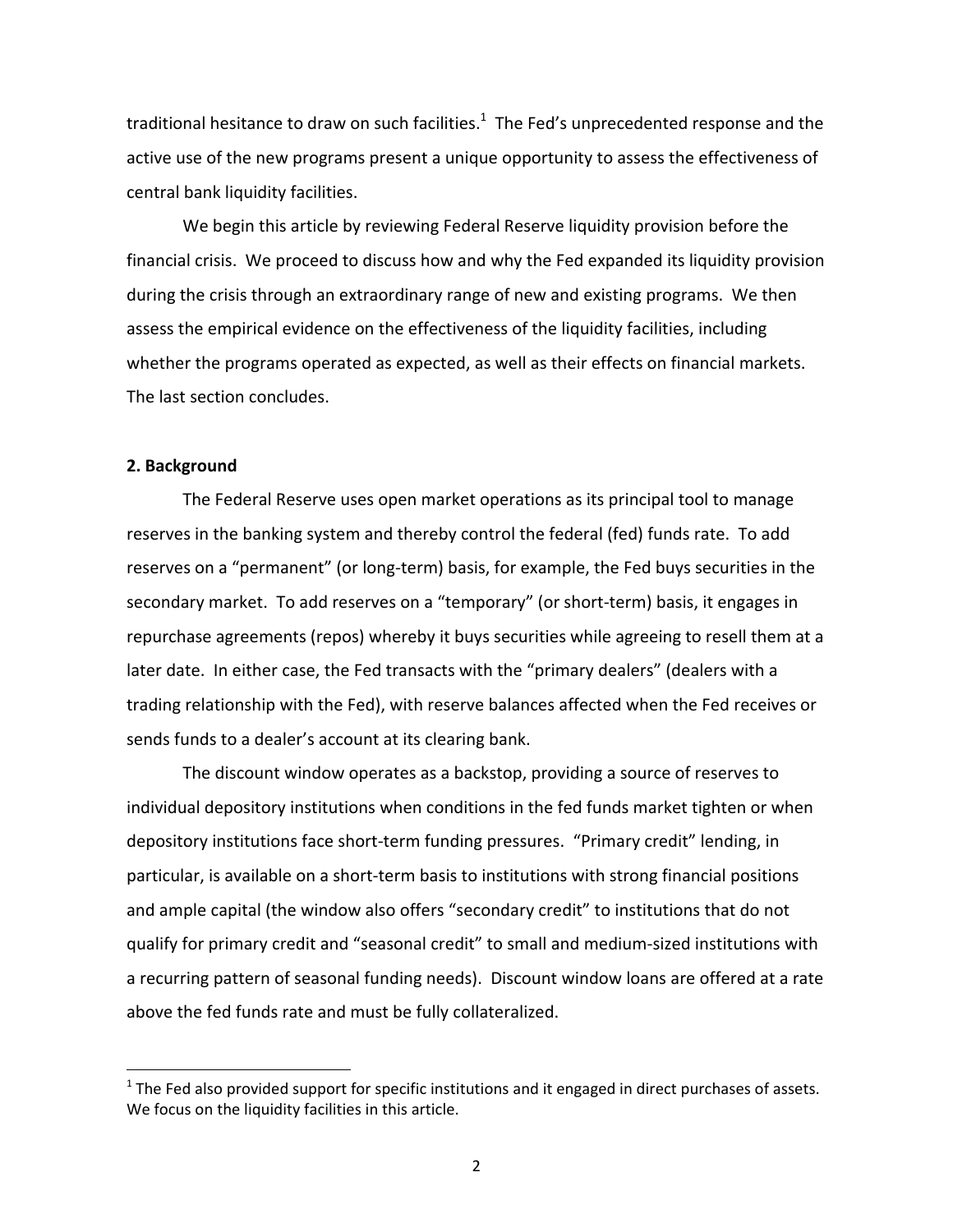While the Fed's traditional framework for liquidity provision has generally been adequate, there have also been signs of its limitations. In particular, the effectiveness of the discount window is thought to be limited by the reluctance of depository institutions to approach the window because of a perceived stigma (see, for example, Clouse (1994), Peristiani (1998), and Furfine (2003)). The stigma arises from a perception that market participants will draw adverse inferences about an institution's financial condition if its borrowing were to become known. To mitigate stigma, the Fed has historically not released the names of borrowers from the window, although the Dodd‐Frank Wall Street Reform and Consumer Protection Act of 2010 now requires that the Fed disclose details of discount window loans with a two-year lag.

Concerns about stigma also motivated a key change to the discount window in 2003. Until then, the main lending rate was typically set below the fed funds rate, creating an incentive for institutions to borrow from the window. To compensate for this incentive, the Fed required institutions to exhaust other sources of funds before coming to the window and to explain their need for credit. This requirement is thought to have contributed to stigma, while also increasing uncertainty about an institution's ability to access the window. The 2003 change created a "no‐questions‐asked" policy for primary credit borrowing, potentially reducing such stigma. At the same time, the lending rate was set above the target fed funds rate, removing the incentive for institutions to borrow from the window under normal circumstances.

Aside from lending to depository institutions, section 13(3) of the Federal Reserve Act traditionally allowed the Fed to lend to individuals, partnerships, and corporations that are not depository institutions.<sup>2</sup> To do so, the Fed had to determine that credit was not available from other sources and that failure to provide credit would adversely affect the economy. Until the financial crisis of 2007‐2009, such emergency lending had last been made in the 1930s.

<sup>&</sup>lt;sup>2</sup> The Dodd-Frank Act limits such emergency lending to programs with broad-based eligibility for the purposes of providing liquidity to the financial system and requires that the Treasury Secretary provide prior approval of such programs.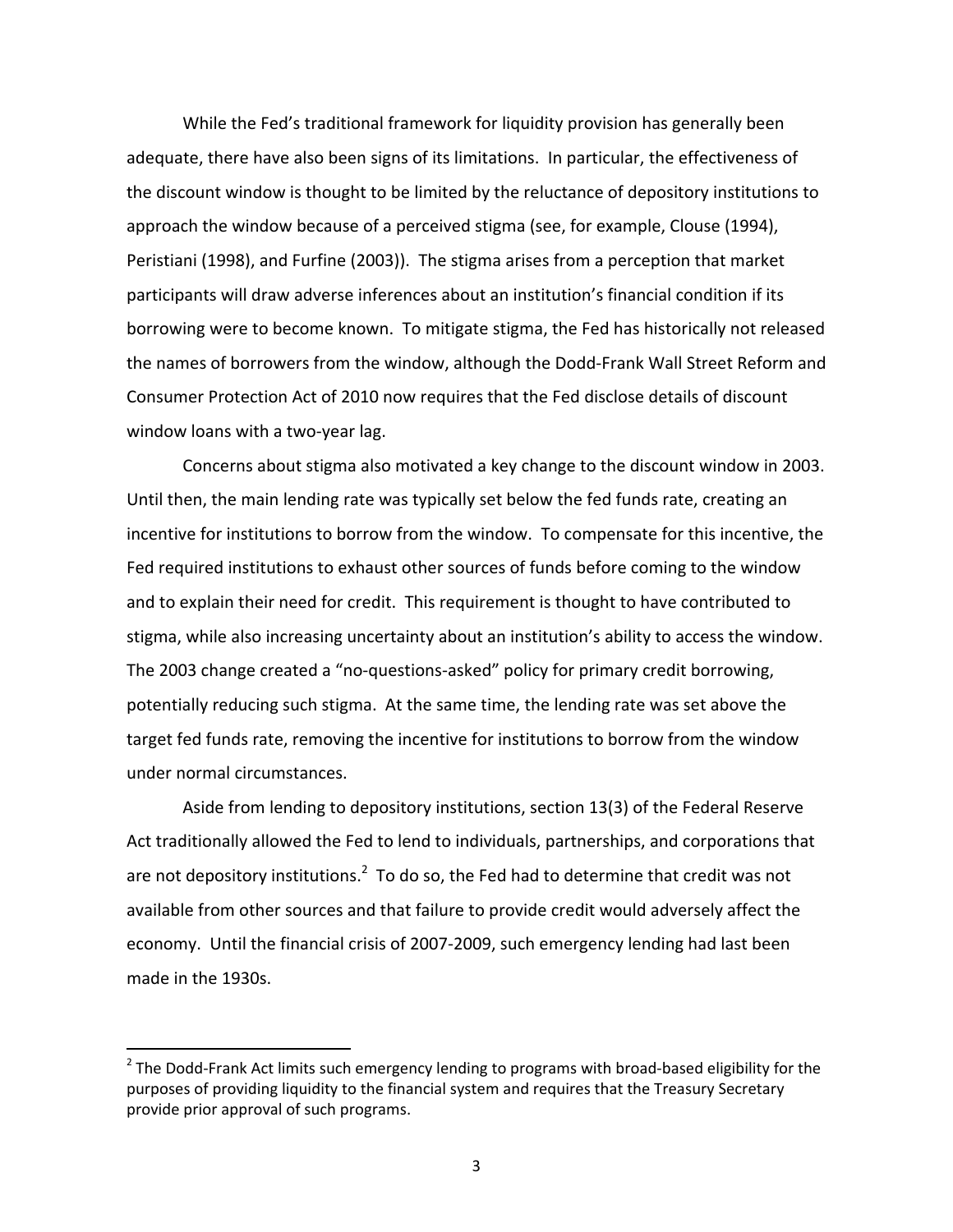While the Fed did not utilize its 13(3) authority in the decades leading up to the financial crisis, the Fed did depart from its traditional operating framework on various occasions. In advance of Y2K, for example, the Fed took several steps to ease concerns about a possible liquidity shortage, including extending the maximum term of its temporary operations and broadening the pool of securities that could be pledged as collateral in such operations. Of particular note, it created options which allowed primary dealers to borrow funds from the Fed at a predetermined spread to the fed funds target rate over a period that covered the century date change. Sundaresan and Wang (2009) find that the options eased funding concerns, causing the liquidity premium of Treasury securities to decline.

After the September 2001 attacks, the Fed supplied abundant liquidity to the banking system using its usual tools of open market operations and discount window loans (McAndrews and Potter (2002)). The Fed also established temporary swap arrangements with the European Central Bank and the Bank of England, and augmented the facility in place with the Bank of Canada. The agreements allowed the foreign central banks to draw U.S. dollars in exchange for local currency, which could then be lent to local banks to facilitate settlement of dollar transactions (Kos (2001)).

## **3. Federal Reserve Response to the Crisis**

The Federal Reserve employed both conventional and unconventional policy on an unprecedented scale during the financial crisis. To address the deteriorating economic outlook, the Fed lowered the fed funds target rate 10 times between September 2007 and December 2008, to an ultimate level close to zero. Moreover, to address the disruptions in financial markets, the Federal Reserve introduced or expanded liquidity facilities, provided support for specific institutions, and engaged in direct purchases of assets. The liquidity facilities employed and some of their characteristics are listed in Table 1.

#### *a. Liquidity Provision to Banks*

The start of the financial crisis, and the initial policy responses, are often dated to August 2007, when problems in the interbank lending market emerged. On August 9, 2007,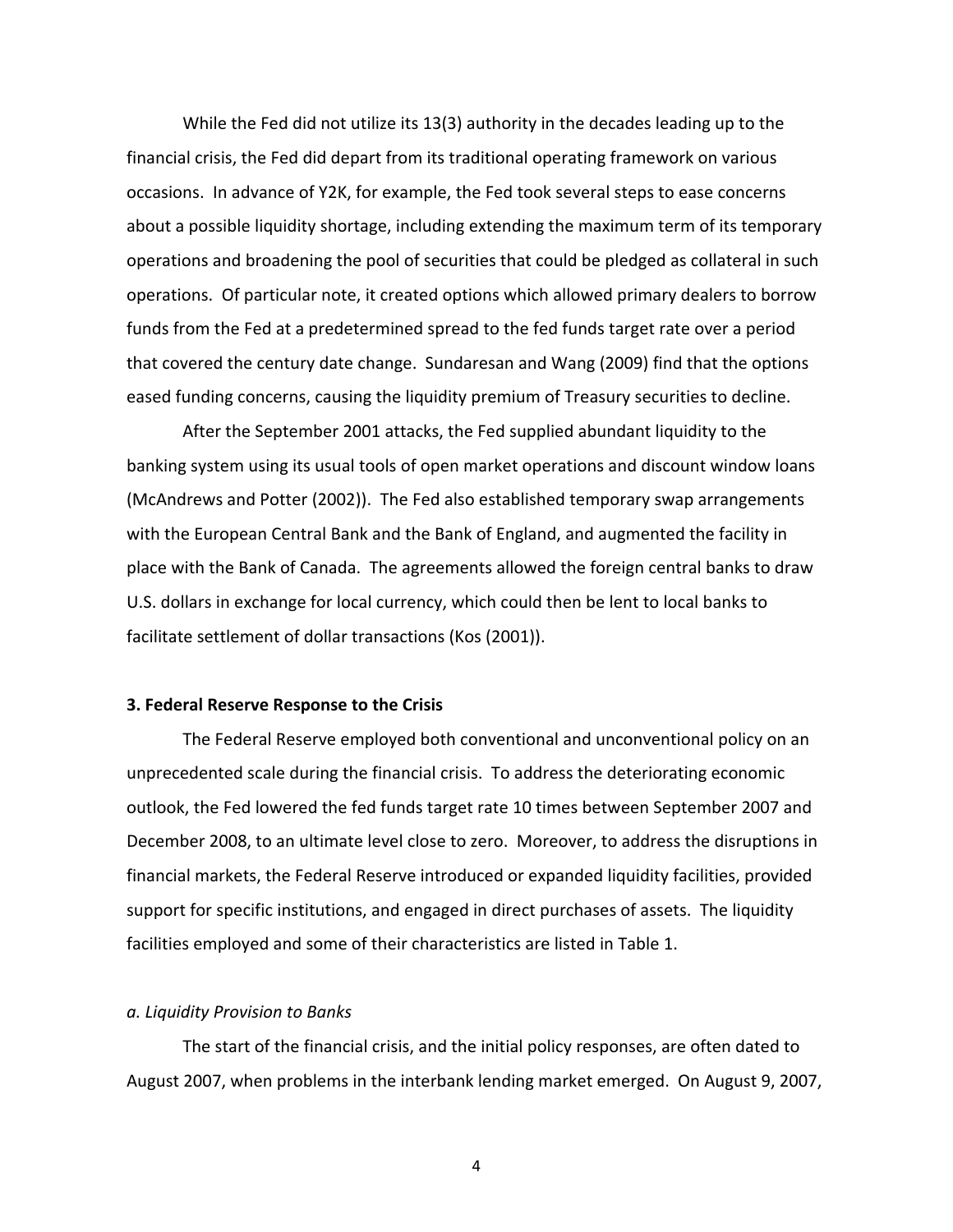BNP Paribas announced that it was unable to determine net asset values for three of its credit‐focused hedge funds because of illiquid markets and would suspend redemptions from those funds. The announcement caused financial institutions to reassess their counterparty credit risk, especially given concerns over the credit quality of subprime mortgages. The disruptions in the interbank lending market are illustrated in Figure 1 by the spread between the London interbank offered rate (LIBOR) and the overnight indexed swap (OIS) rate, a measure of average expected overnight rates. The rise in the spread reflects the increased perceived riskiness of lending at longer maturities.

On August 10, the Fed announced that it was providing liquidity to financial markets using its usual tools of open market operations and the discount window. One week later, on August 17, the Fed announced temporary changes to its primary credit discount window facility to reduce depository institutions' uncertainty about the cost and availability of funding. In particular, the Fed reduced the primary credit rate, narrowing the spread of the rate over the fed funds target rate, and extended the allowable term of lending to as long as 30 days. The Fed later narrowed the spread of the primary credit rate over the fed funds target rate further and increased the maximum maturity of loans to 90 days.

On December 12, 2007, to further address funding pressures in short‐term lending markets, the Fed announced the Term Auction Facility (TAF). Through the TAF, the Fed auctioned loans to depository institutions, typically for terms of 28 or 84 days. As explained in Armantier, Krieger, and McAndrews (2008), the facility enabled the Fed to allocated funds directly to a large number of institutions, while potentially mitigating stigma through the auction format. The TAF also had an operational advantage over the discount window because it allowed the Fed to control how much and when liquidity would be added to markets.

The Fed also established reciprocal currency arrangements, or swap lines, with the European Central Bank and the Swiss National Bank on December 12, 2007. The arrangements allowed the foreign central banks to lend U.S. dollars to banks in their jurisdictions. The provision of dollar funding was expected to reduce foreign institutions' funding rollover risk and increase the predictability of funding costs, just as the TAF was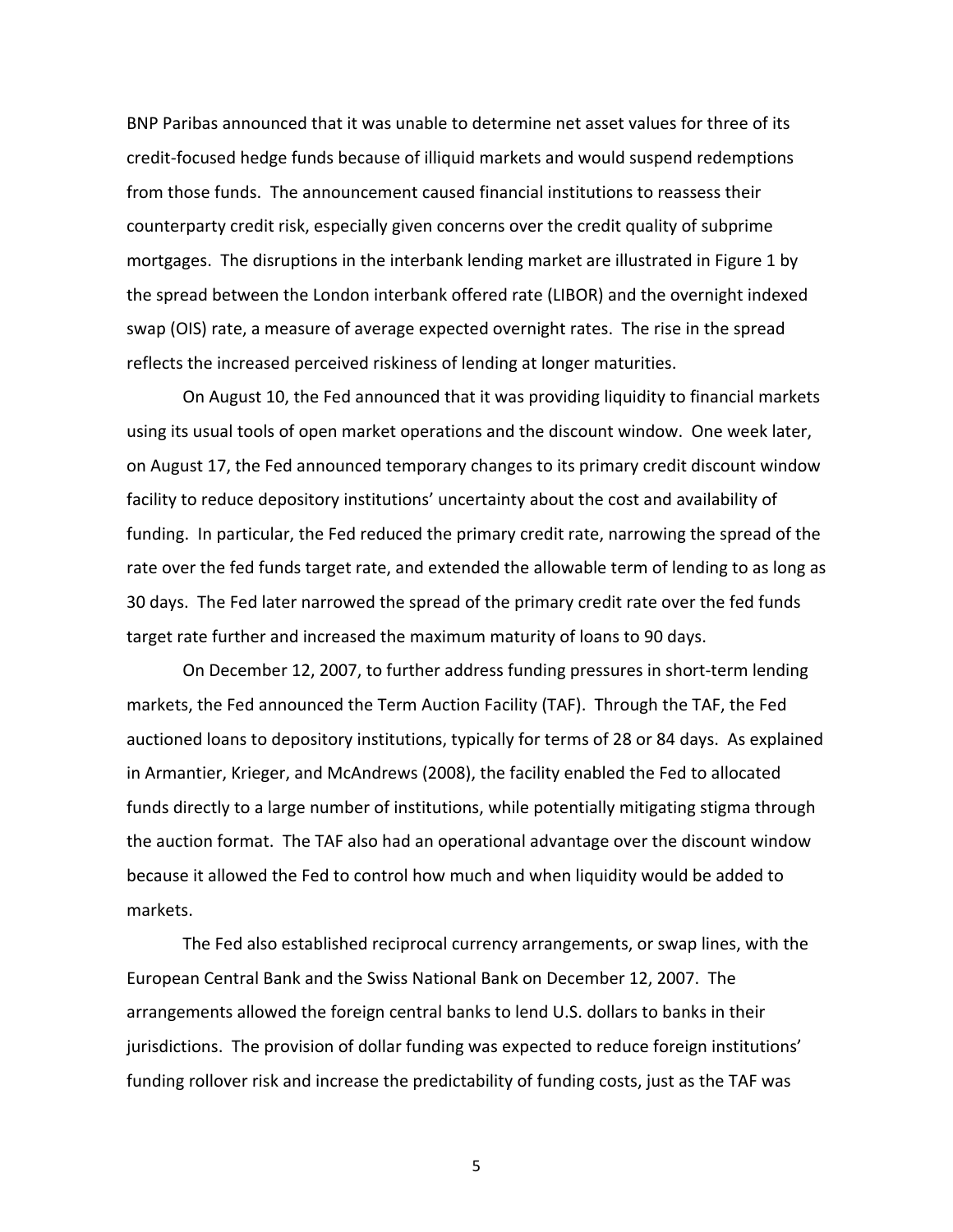intended to do for domestic banks. The swap lines were later extended to an additional 12 foreign central banks.

#### *b. Liquidity Provision to Dealers*

In early 2008, the secured funding markets relied on by dealers became severely impaired. Lenders of funds became increasingly concerned about losing money because of worries about the value of the collateral backing their loans as well as the credit risk of their counterparties. Lenders responded by increasing haircuts (the difference between the market value of the collateral and funds lent), by demanding greater compensation for lending against riskier collateral, or by halting lending against certain types of collateral altogether (Gorton and Metrick (2012)). As shown in Figure 2, for example, the overnight agency and agency MBS repo spreads to Treasury repo, which were historically quite narrow, started widening out in the second half of 2007, and were especially wide in early 2008.

To address liquidity pressures in the term funding markets relied on by dealers, the Fed announced on March 7 that it would initiate a series of single‐tranche open market operations in which primary dealers could bid to borrow funds through repos for a term of 28 days while providing as collateral any of the types of securities eligible as collateral in conventional open market operations (that is, Treasury securities, agency debt securities, and agency mortgage‐backed securities). The operations provided term funding via an auction format like the TAF, but for primary dealers.

On March 11, the Fed announced the introduction of the Term Securities Lending Facility (TSLF), through which it auctioned loans of Treasury securities to primary dealers for terms of 28 days. Because the facility involved the exchange of securities for securities, it had no effect on the supply of bank reserves and thus did not directly affect the Fed's implementation of interest rate policy. This made the TSLF unusually flexible in terms of size, allowing it to be scaled up or down quickly. The other important difference from the single tranche operations is that the facility accepted a broader range of collateral for some of its operations. As part of the TSLF, the Fed later announced the start of the Term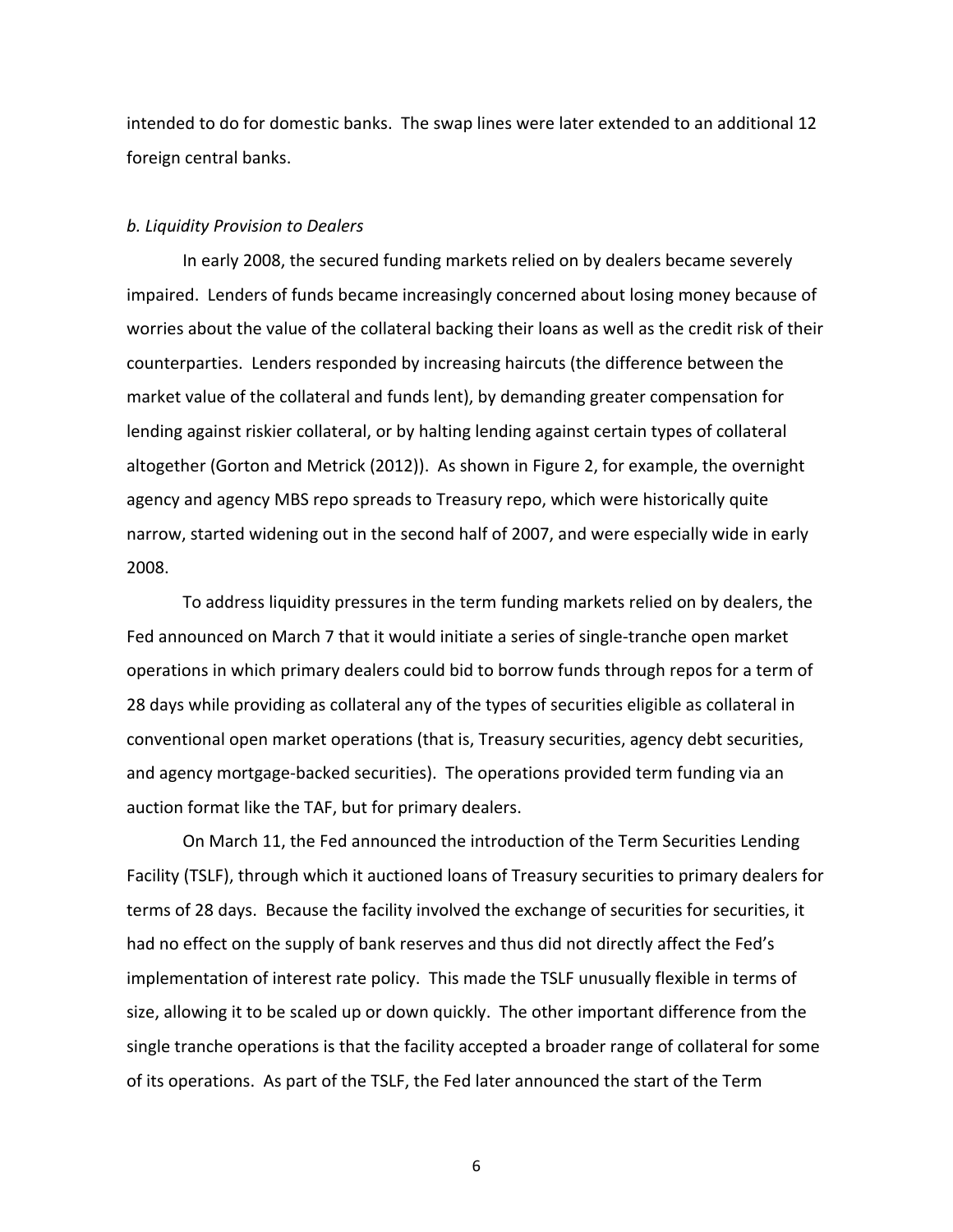Securities Lending Facility Options Program, through which the Fed auctioned options on draws on the TSLF to address liquidity pressures around periods typically characterized by heightened stress, such as quarter ends.

On March 16, the same day that JPMorgan Chase agreed to acquire Bear Stearns to stave off its bankruptcy, the Fed announced the creation of the Primary Dealer Credit Facility (PDCF), through which the Fed made overnight loans to primary dealers at the discount window's primary credit rate. This was effectively the extension of discount window lending to primary dealers. The standing facility offered the flexibility of discount window lending because it was available any time, unlike the auction facilities, and it allowed for a wide range of eligible collateral, broader than either the TSLF or open market operations. The Fed later announced liquidity support for certain securities subsidiaries of Goldman Sachs, Morgan Stanley, and Merrill Lynch, and for Citigroup's London‐based broker‐dealer subsidiary, under terms similar to that of the PDCF.

#### *c. Liquidity Provision to Other Market Participants*

The bankruptcy of Lehman Brothers on September 15, 2008 led to an unparalleled broadening and intensification of money market disruptions. On September 16, the Reserve Primary Fund, a prime money market mutual fund with exposure to Lehman Brothers, "broke the buck" (that is, its net asset value fell below \$1 per share). This led to an unprecedented flight‐to‐quality from high‐yielding money market mutual funds to Treasury‐only money market mutual funds. The investor flows, in turn, impeded the ability of commercial paper issuers to roll over their short‐term liabilities. The disruptions are illustrated in Figure 3, by the striking rise in term commercial paper rates relative to OIS.

The Federal Reserve introduced several additional facilities to address the new disruptions. On September 18, the Fed announced the creation of the Asset‐Backed Commercial Paper Money Market Mutual Fund Liquidity Facility (AMLF). Through this facility, the Fed made loans at the primary credit rate to depository institutions and bank holding companies to finance their purchases of high-quality asset-backed commercial paper (ABCP) from money market mutual funds. The AMLF helped money funds holding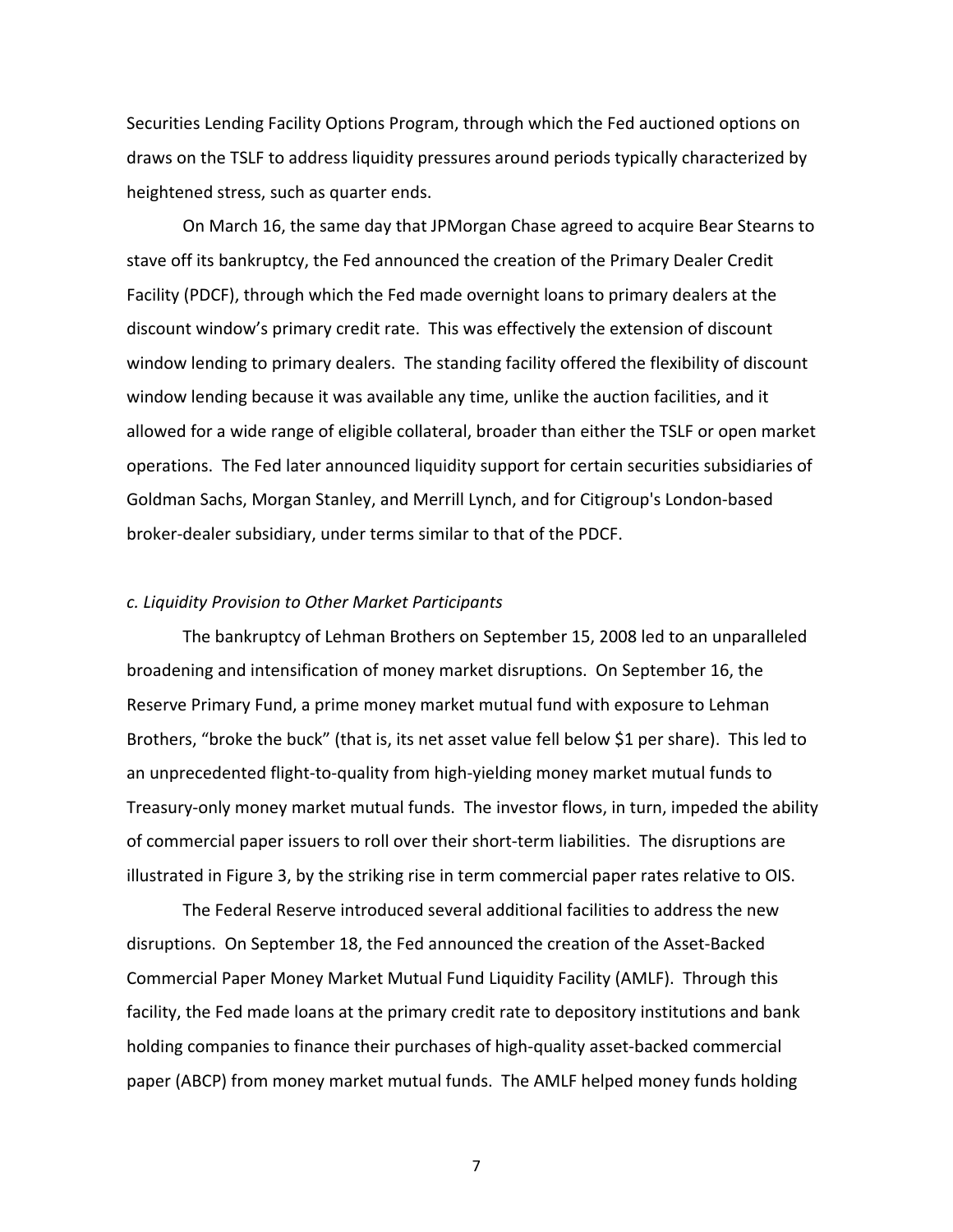ABCP to meet redemption demands from investors and promoted liquidity in the ABCP and broader markets. The AMLF was limited to purchasing ABCP, however, while market disruptions affected commercial paper more broadly.

To address the wider problems in the commercial paper market, the Fed announced the creation of the Commercial Paper Funding Facility (CPFF) on October 7, 2008. Through the facility, the Fed provided credit to a special‐purpose vehicle (SPV) that, in turn, bought newly issued three‐month commercial paper from eligible issuers. The CPFF effectively represented the extension of the Fed's lender‐of‐last resort liquidity provision to issuers of commercial paper.

On October 21, 2008, the Fed announced the establishment of the Money Market Investor Funding Facility (MMIFF). Through the MMIFF the Fed could provide secured loans to a series of private sector SPVs to finance the purchase of certain money market instruments from eligible investors. The facility, which was never used, was thus intended to improve the liquidity of money market investors and enhance their ability to meet redemption requests and their willingness to purchase money market instruments.

Lastly, the Fed announced on November 25, 2008, its intent to create the Term Asset‐Backed Securities Loan Facility (TALF). The Fed made loans through the TALF to eligible owners of certain asset‐backed securities, while the U.S. Treasury Department provided credit protection to the Fed through the Troubled Asset Relief Program. The TALF supported the issuance of asset-backed securities and thereby increased credit availability and economic activity.

### *d. Other Actions*

Aside from its use of conventional policy and liquidity facilities, the Federal Reserve took other extraordinary actions during the financial crisis. To improve market conditions, the Fed instituted programs to purchase assets directly. Under programs first announced in November 2008 and March 2009, the Fed ultimately purchased \$1.25 trillion of agency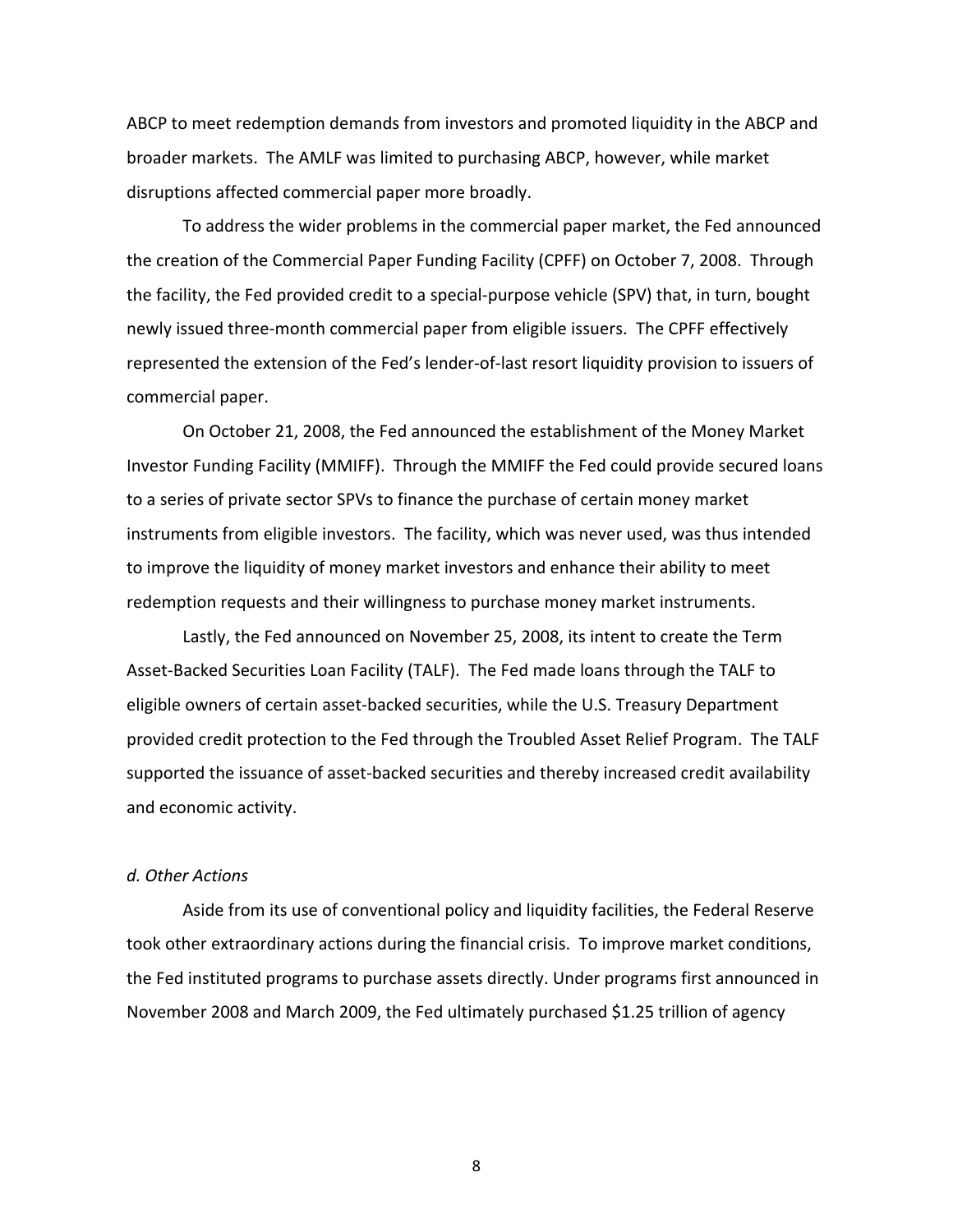mortgage‐backed securities (MBS), \$172 billion of agency debt securities, and \$300 billion of longer term Treasury securities by the end of March 2010. $3$ 

The Fed also provided support for specific institutions during the crisis to promote financial market stability. In March 2008, it provided special financing to facilitate the acquisition of Bear Stearns by JPMorgan Chase. In September and October 2008, the Fed provided support for AIG (American International Group) to assist the firm in meetings its obligations, to facilitate the orderly sale of some of its businesses, and to finance fixed‐ income securities it held. In November 2008 and January 2009, the Fed agreed to provide credit under certain conditions to Citigroup and Bank of America, respectively.

## *e. Balance Sheet Implications*

The Federal Reserve's efforts to mitigate the strains in financial markets led to an unprecedented expansion of its balance sheet (Figure 4). Federal Reserve assets rose from \$869 billion on August 8, 2007, to \$2,256 billion on December 17, 2008. Assets increased fairly modestly through much of the first year of the financial crisis, as growth of the liquidity facilities was offset by decreases in securities held outright (the Fed's bill portfolio dropped from \$277 billion on August 22, 2007, to \$18 billion on September 24, 2008). In fall 2008, however, the liquidity facilities and total assets both grew sharply.

Changes in the amounts outstanding under the liquidity facilities are largely explained by the evolution of the three largest programs: the central bank liquidity swaps, the CPFF, and the TAF (Figure 5). Amounts outstanding were essentially zero before the introduction of the TAF and the liquidity swaps in December 2007. The facilities grew sharply in fall 2008‐‐with the expansion of the TAF and the liquidity swaps, and the introduction of the CPFF‐‐to \$1,599 billion outstanding on December 10, 2008.

Outstanding amounts under the facilities subsequently declined as market conditions improved and the facilities were largely wound down. The last single‐tranche

 $3$  In November 2010 it announced its intent to purchase an additional \$600 billion in longer term Treasury securities by the end of June 2011. In September 2011 it announced its decision to extend the average maturity of its holdings of securities by purchasing long‐term Treasury securities and selling an equal amount of short-term Treasury securities. In June 2012, it announced its decision to continue its program to extend the average maturity of its holdings of securities.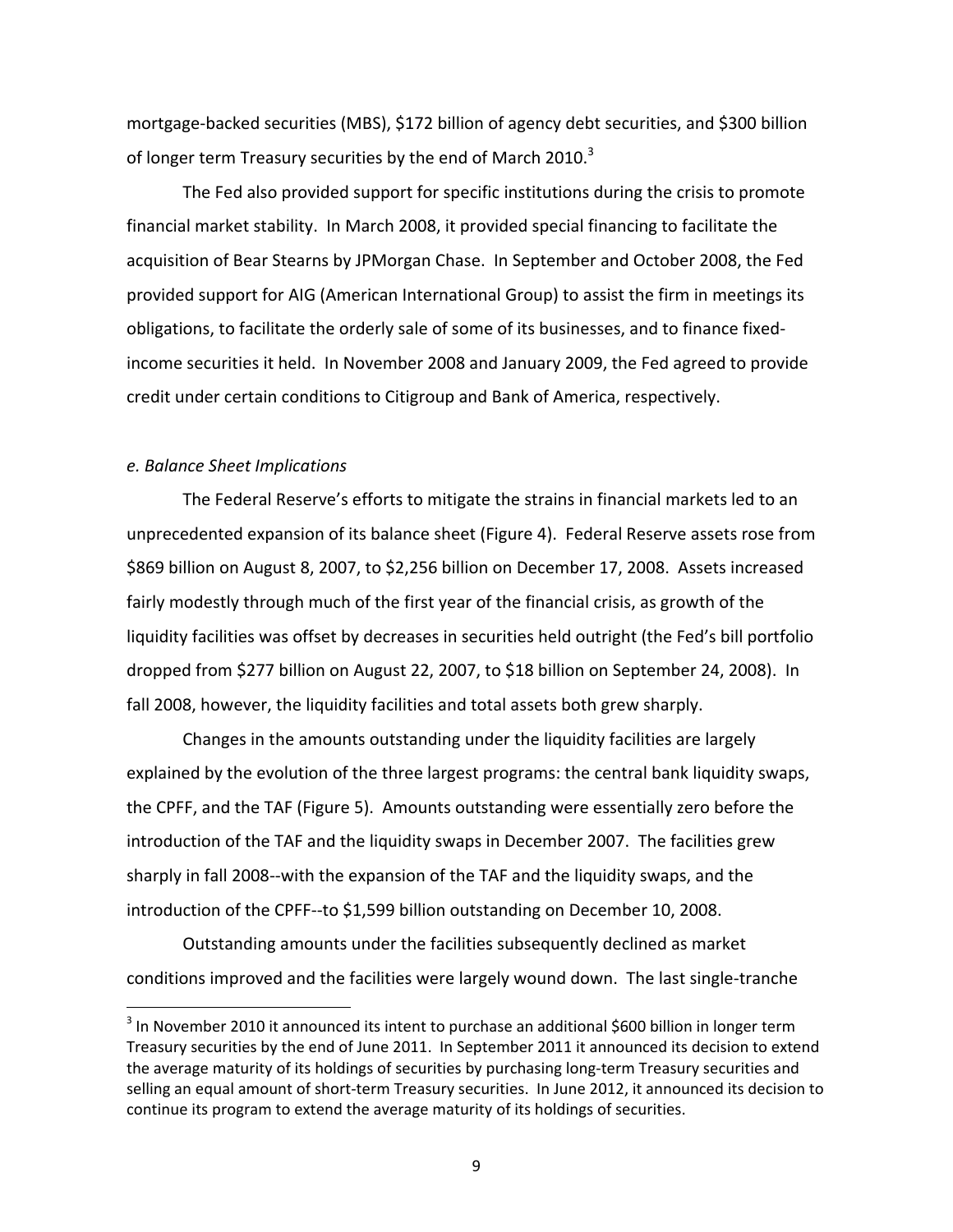open market operation outstanding matured January 28, 2009; the MMIFF was not extended past its October 30, 2009, expiration; and the AMLF, central bank swap lines, CPFF, PDCF, and TSLF all expired February 1, 2010. $^4$  The final TAF auction occurred March 8, 2010, and the extension of credit through the TALF expired March 31, 2010, or June 30, 2010, depending on the type of securities being financed. Temporary changes to the discount window were also reversed in early 2010.

#### **4. Liquidity Facility Effectiveness**

The Federal Reserve's unprecedented liquidity provision during the crisis has spurred a growing literature into the facilities' effectiveness. Assessment of the facilities' effectiveness faces at least two challenges common to financial research. One challenge relates to data availability. There is limited price data for many securities, reflecting the opaque nature of the over‐the‐counter markets in which many securities trade. Data on haircuts, critical to understanding the deleveraging that occurred during the crisis, are also hard to come by (but are examined in Copeland, Martin, and Walker (2010), Krishnamurthy, Nagel, and Orlov (2011), and Gorton and Metrick (2012)). Data for particular counterparties involved in trades are even scarcer.

A second challenge concerns the extraordinary events of the financial crisis. During the crisis, the Fed eased the conventional stance of policy, expanded or introduced numerous liquidity facilities, engaged in direct purchases of assets, and provided support for specific institutions. Other policy institutions within and outside the United States took numerous additional measures. Moreover, there were a myriad of firm‐ and market‐ specific developments independent of the policy measures. The sheer number of pertinent developments and their endogenous nature makes it hard to identify the effects of any single effort or range of efforts.

Given such difficulties, it is not surprising that many of the studies on the facilities focus on changes in market prices in narrow windows around facility announcements

 $4$  In Mav 2010, the Fed reauthorized dollar liquidity swap lines with several foreign central banks through January 2011. In December 2010, authorization was extended through August 1, 2011, and in June 2011, authorization was extended through August 1, 2012.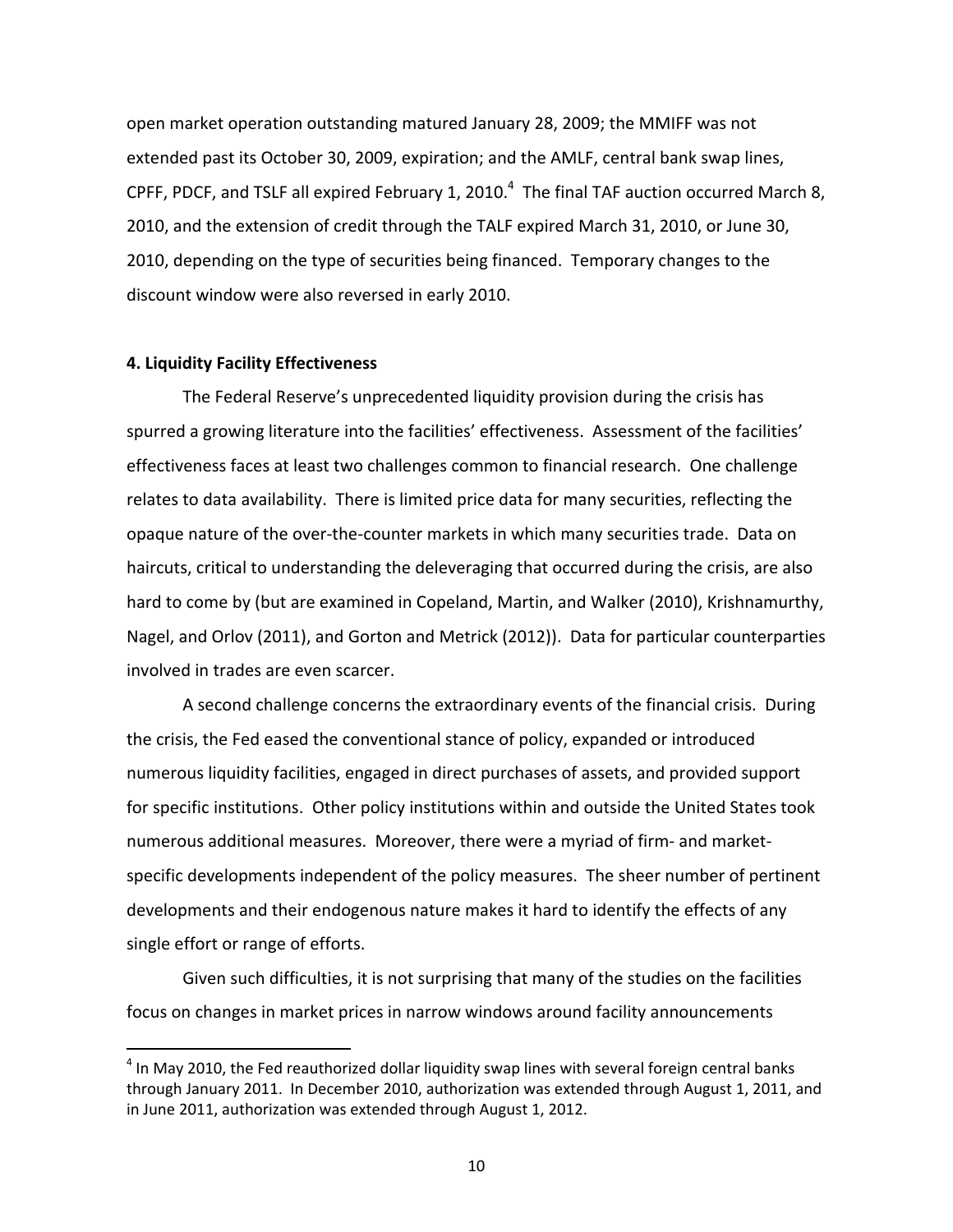and/or operations. Such an approach can successfully isolate the market's response to a program's effects, but assumes that prices would not have changed in the absence of the events. Moreover, the approach does not capture the full effects of a program to the extent that pertinent events occur outside the windows. In addition, even if an analysis does cleanly identify short‐term effects, it does not necessarily follow that such changes would not have been observed in subsequent months or years without the facility, and it does not consider the program's longer-term effects (e.g., in subsequent crises), be they positive (e.g., decreased market fragility) or negative (e.g., increased moral hazard).

In considering the effects of the facilities as well as their operations, a further point to note is the programs' limited mandate. The facilities were not intended to address credit concerns or capital shortages. Rather, they were intended to mitigate the liquidity disruptions in financial markets by providing collateralized, short‐term loans to creditworthy institutions at an interest rate higher than the normal cost of funds. It is along these dimensions that the operations of the facilities and their effects on financial markets are assessed.

## *a. Did the Facilities Operate as Expected?*

We first assess facility effectiveness by considering whether the facilities operated in accord with lender‐of‐last‐resort principles and whether they were able to overcome borrower aversion to central bank borrowing. That is, we consider whether the facilities provided funding at a penalty rate to the normal cost of funds (albeit not such a penalty that they would not be used at times of crisis), whether the borrowings were well collateralized, and whether the facilities were able to overcome the stigma that is thought to affect discount window borrowing. Our intent here is not to scrutinize the features of the various programs, but to ask whether the evidence from the facilities' utilization is broadly consistent with lender‐of‐last‐resort principles.

The pattern of borrowing across the facilities as a whole, as well as most individual facilities, supports the conjecture that loan pricing was largely appropriate. Most facilities garnered significant participation at their inception, when market disruptions were acute,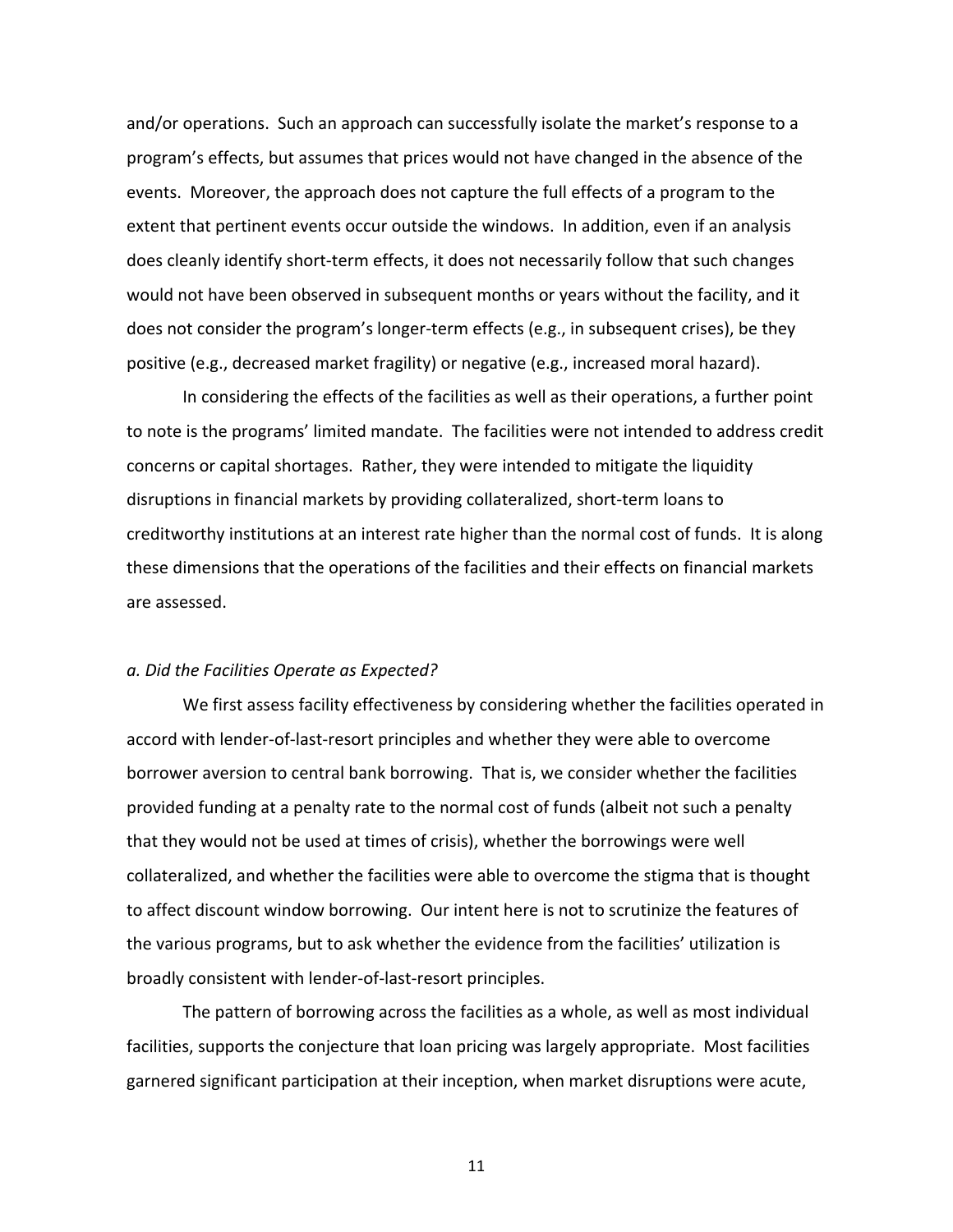but then saw participation fall off as market conditions improved. The high utilization during the crisis suggests that the pricing was not so onerous as to preclude participation and that some of the traditional hesitance to borrow from the Fed may have been reduced. The rapid decline in facility usage as market conditions improved suggests that pricing was generally set at a penalty to the normal cost of funds.

There were some exceptions to this penalty pricing rule, as might be expected given the wide range of facilities. Single‐tranche open‐market operations, for example, were structured as an extension of the Fed's regular open market operations and were thus intended to allocate the full quantity of offered collateral at a market determined rate. Pricing for the TAF was also market determined, which resulted in a high borrowing rate relative to the pre‐crisis period at inception, but a rate which declined sharply as conditions in the funding markets improved. Nonetheless, the main finding that emerges from across the facilities, and emphasized by the pattern of amounts outstanding in Figures 4 and 5, is that lending for the facilities was suitably priced.

There is also evidence that the liquidity facility borrowings were well collateralized. While it is beyond the scope of this article to consider whether the particular haircuts imposed on collateral were appropriate, nearly all of the programs either required that borrowings be overcollateralized or that fees be imposed to provide a cushion against losses. The AMLF was an exception in that borrowings were collateralized, but not overcollateralized (that is, no haircut was applied), but asset‐backed commercial paper is itself overcollateralized. The fact that the Fed profited from the facilities (Fleming and Klagge (2011)) and did not suffer any credit losses is consistent with the facilities having provided well‐collateralized loans to creditworthy institutions at a penalty rate.

The issue of borrowing stigma during the crisis is addressed most directly by Armantier, Ghysels, Sarkar, and Shrader (2011). They compare participation in TAF auctions with discount window borrowing and find evidence of significant discount window stigma. Specifically, they find that banks were willing to pay an average premium of 37 basis points at the height of the crisis to borrow from the TAF rather than the discount window. They further uncover evidence rationalizing banks' hesitance to use the discount window by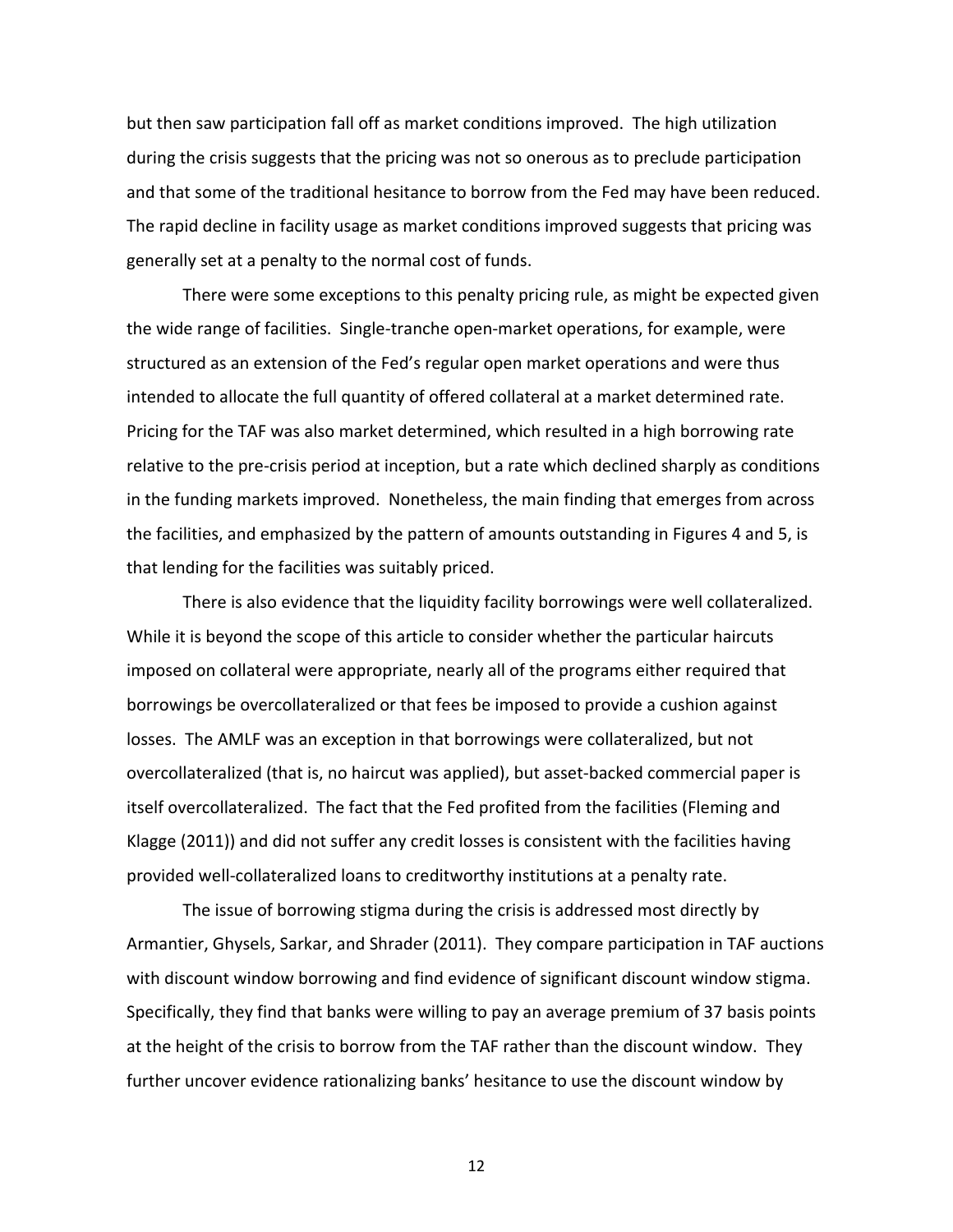finding that banks visiting the window tended to face a rise in borrowing costs and decrease in stock prices relative to banks that did not visit the window. Note that the finding of discount window stigma relative to the TAF is implicit evidence of the TAF having been able to overcome the traditional borrowing stigma.

Another study, by Krishnamurthy, Nagel, and Orlov (2011), focuses on repo funding extended by money market funds and securities lenders to the shadow banking system. It finds that firms that backed their repo financing with riskier/less liquid collateral prior to the rescue of Bear Stearns borrowed greater amounts from both the PDCF and the TSLF. The PDCF result only holds for firms relying more on "private" collateral than agency collateral, which the authors argue is consistent with there being a stigma to borrowing from the PDCF. They also uncover evidence that TSLF borrowing was cheaper than market borrowing, perhaps reflecting a stigma attached to TSLF borrowing.

#### *b. What was the Effect of the Facilities on Financial Markets?*

We next assess the effects of the facilities on financial markets. Much of the work in this area focuses on the two facilities that were introduced first during the crisis and that grew to be the largest: the Term Auction Facility and the central bank liquidity swaps. For the TAF, McAndrews, Sarkar, and Wang (2008) show that the three‐month LIBOR‐OIS spread tended to narrow on announcement and operation dates. They find that the cumulative effect of the program as of April 2008 was an economically meaningful 57 basis points. The effects from announcements (as opposed to operations) are the strongest statistically and are responsible for about half of the total effect.

In contrast, Taylor and Williams (2009) do not find robust evidence that the TAF had a significant effect on LIBOR‐OIS spreads. One reason for the discrepancy from McAndrews, et al. is that Taylor and Williams do not consider announcement effects in their baseline specifications. Another reason is that Taylor and Williams use operation date dummy variables to explain the level of LIBOR‐OIS (and not changes in LIBOR‐OIS). Mcandrews, et al. and Wu (2011) point out that such a specification makes sense if one only expects to observe the effects of the TAF on operation days and not on subsequent days. Taylor and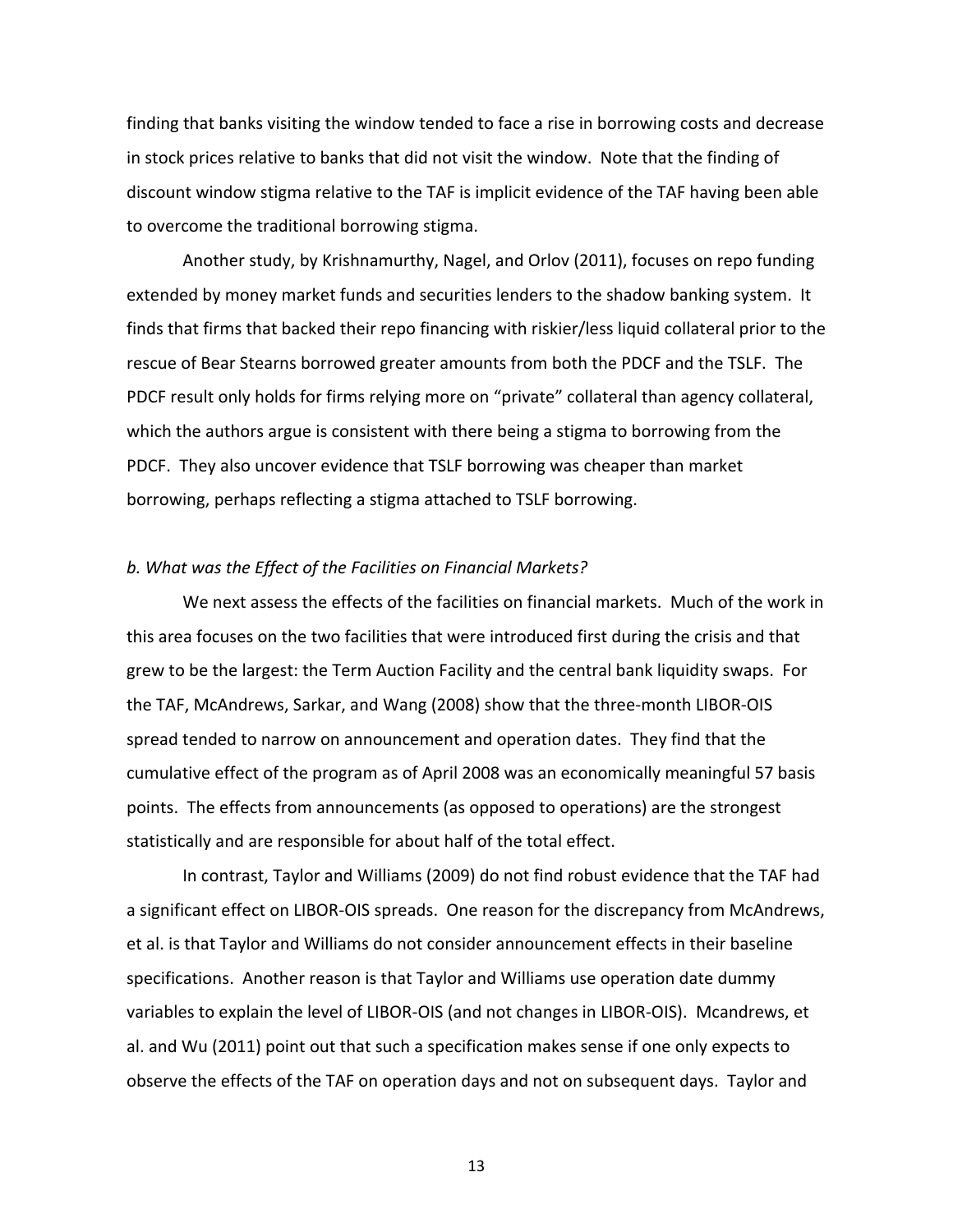Williams do find significant results of TAF when they replicate the approach of McAndrews et al., but they note that the announcement result is not robust to the use of alternative dependent variables (such as the term fed funds‐OIS spread).

Wu (2011) also models the level of LIBOR‐OIS spreads, but uses an analogous TAF dependent variable, defined to be zero for the pre‐TAF days and one thereafter. The approach thus assumes a permanent effect from the introduction of the TAF and is not dependent on the precise identification of announcement days or high‐frequency rate changes, but requires that exogenous variables be properly controlled for. Wu finds a permanent effect from the TAF on the three‐month LIBOR‐OIS spread of 50‐55 basis points and a similar sized effect on other money market spreads (such as the term fed funds‐OIS spread).

Christensen, Lopez, Rudebusch (2009) examine the effects of the TAF (and central bank liquidity swaps announced at the same time) by estimating a six‐factor arbitrage‐free model of U.S. Treasury yields, financial corporate bond yields, and term interbank rates. They find a significant shift in model estimates after the announcement of the new facilities, suggesting that the programs helped lower the liquidity premium in interbank rates. Their analysis suggests that three‐month LIBOR was 70 basis points lower than it otherwise would have been from December 2007 to the middle of 2008.

Thornton (2011) notes, however, that the results in Christensen, et al. are driven by the widening of the spread between AA‐rated financial bond rates and the equivalent maturity LIBOR rate. Rather than being attributable to a reduction in the liquidity premium because of the TAF, he provides support for an alternative hypothesis. Specifically, he argues that the announcement of the TAF increased the risk premium in financial and other rates because it was interpreted as signaling that the crisis was worse than previously thought. After controlling for risk spreads, he finds that the TAF appears to have had little effect on the three‐month LIBOR‐Treasury bill spread.

In addition to studies that jointly examine the effects of the TAF and central bank liquidity swaps, several studies assess the swaps by themselves. Fleming and Klagge (2010) and Goldberg, Kennedy, and Miu (2011) characterize the origins of the swaps program, how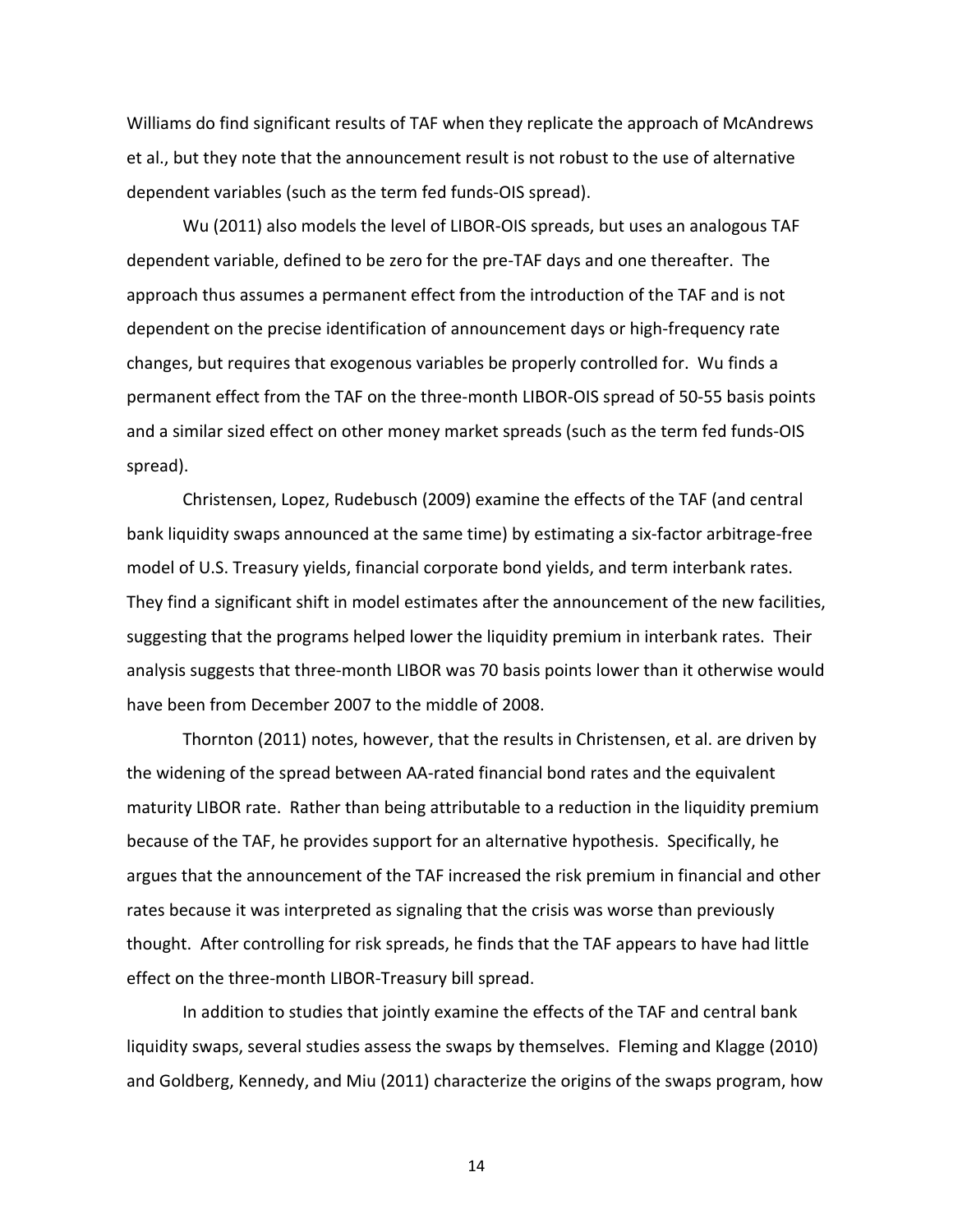it worked, and its effects, broadly finding that it eased strains in dollar funding markets. Baba and Packer (2009) examine the effects more formally, relating dislocations in the foreign exchange swap market to dollar auctions by foreign central banks as well as key changes in central banks' commitment to the program. They find that the Fed's commitment to unlimited swap lines with certain foreign central banks and the dollar auctions themselves ameliorated the dollar shortage in the swap market after, but not before, the failure of Lehman Brothers.

A couple studies exploit the cross‐section of countries whose central banks participated in the swap program. Aizenman and Pasricha (2010) focus on the extension of the swap lines to emerging markets and find that the exposure of U.S. banks is the most important selection criterion. They find credit default swap spreads of the four emerging markets that received swap lines declined more than those of other emerging markets upon announcement, albeit not significantly so (note the small sample size). Rose and Spiegel (forthcoming) examine the effects of dollar auctions on CDS spreads for a large cross‐ section of countries and find that countries with greater exposure to the U.S. through trade or financial channels benefitted most. Their results for many of the swap line announcements are similar.

In contrast to the work on facilities targeted to banks' liquidity concerns, there has been little work on facilities set up for dealers. No studies known to the author have examined single‐tranche open market operations, perhaps reflecting the relatively small size of the program (peaking at \$80 billion), as well as the limited attention these operations received given that they were executed as a part of the Fed's usual open market operations. For the PDCF as well, the author knows of no studies that have formally examined the program's effects, although in their descriptive article, Adrian, Burke and McAndrews (2009) note that credit default swap spreads of primary dealers declined for about three months following the program's introduction. Work on the PDCF has likely been curbed by the limited program information released in real time, as compared to facilities such as the TAF for which the Fed released extensive information in real time.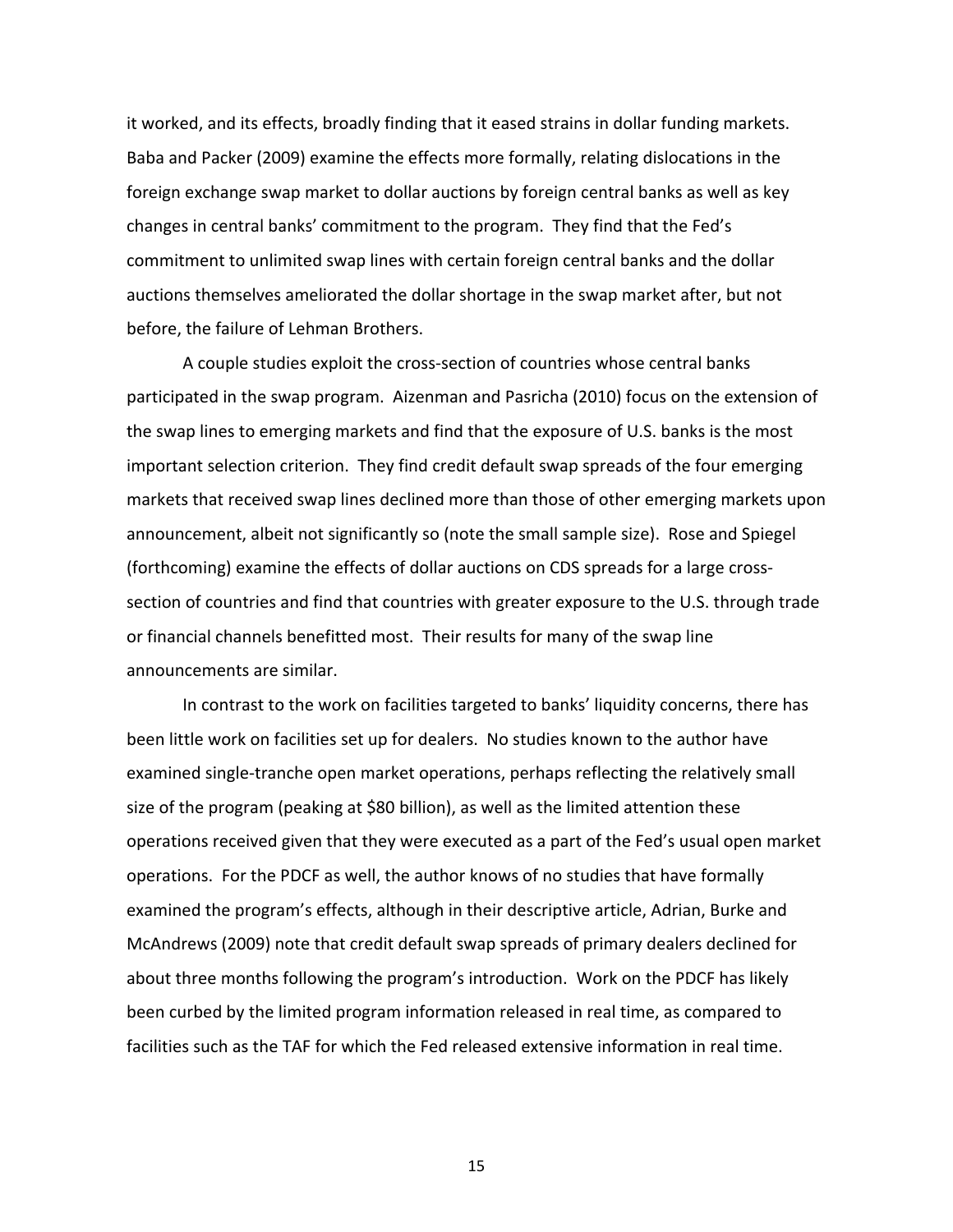The best empirical evidence for the dealer facilities is for the TSLF, and it suggests that the program was effective at mitigating strains in secured funding markets. Fleming, Hrung, and Keane (2009) characterize the TSLF and find that the initial operations were associated with a narrowing of repo spreads between less liquid and more liquid collateral. Fleming, Hrung, and Keane (2010) show statistically that changes in the amount outstanding under the facility are negatively related to changes in repo spreads. Interestingly, both studies show that the narrowing of spreads emanated more from an increase in Treasury repo rates than from a decrease in repo rates on less liquid collateral, suggesting that much of the effects of the facility came through easing the shortage of liquid Treasury collateral.

Duygan‐Bump, Parkinson, Rosengren, Suarez, and Willen (forthcoming) provide some of the most convincing evidence on the effects of the liquidity facilities in their study of the AMLF. Unlike other studies, which mostly examine aggregate data, their study uses detailed transactions and rate data to exploit both time series and cross‐sectional variation using a differences‐in‐differences approach. They show that facility participation was more likely among funds with larger redemptions and with a larger share of asset‐backed commercial paper in their portfolios. They further find that money market mutual fund outflows decreased more for funds that held more eligible collateral. In addition, they show that yields on eligible commercial paper decreased significantly relative to yields on comparable but ineligible paper.

Adrian, Kimbrough, and Marchioni (2011) overview the CPFF and offer a preliminary analysis of its effects. They find that the start of the CPFF precipitated a rise in term commercial paper issuance as redemption pressures eased. The further find that the expansion of the CPFF was accompanied by a narrowing of the spreads between commercial paper rates and comparable OIS rates. They note while the timing suggests the program had meaningful effects, further work is needed to determine the extent of such effects.

Ashcraft, Garleanu, and Pedersen (2010) model the effects of liquidity facilities with haircuts and examine empirically the expansion of the TALF to include existing asset‐backed securities. They find that required rates of return on commercial mortgage‐backed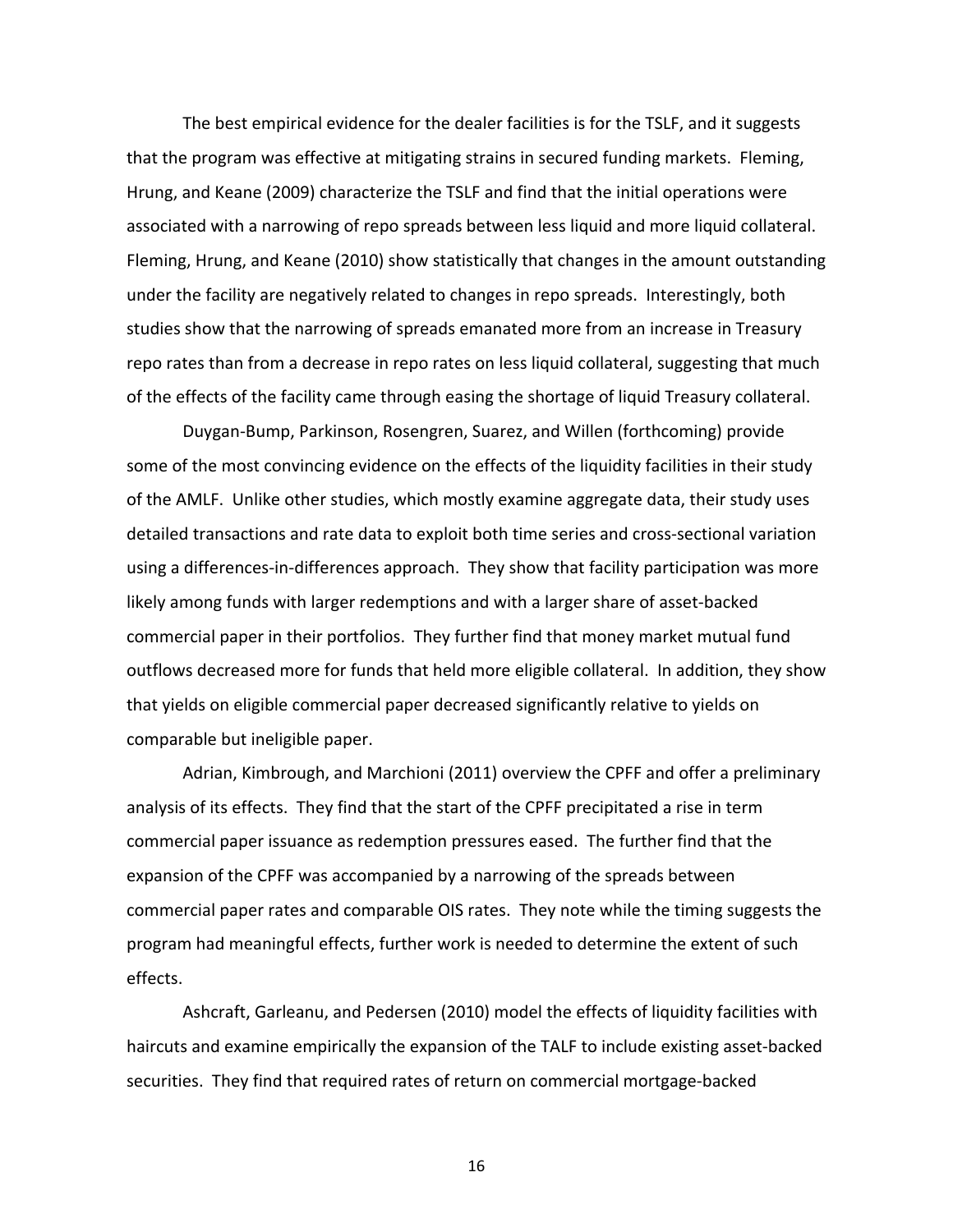securities declined when the program was announced, increased when a rating agency change made many securities ineligible for the program, and declined again when the program was implemented. Yields of both eligible and ineligible securities reacted to program news, consistent with the idea that the program had broad benefits. They also find that yields of individual securities rose when it became known that those particular securities were ineligible for the program, and that this reaction was particularly strong when capital constraints were tight.

Campbell, Covitz, Nelson, and Pence (2011) uncover broadly similar results in their evaluation of the TALF. Specifically, they find that TALF announcements substantially affected the pricing of highly rated auto asset‐backed securities and commercial mortgage‐ backed securities. However, they find less evidence that the acceptance or rejection of particular securities from the TALF affected the pricing of those securities. They conclude that the TALF may have improved market liquidity and functioning as a whole without providing substantial subsidies to individual securities.

#### *c. Areas for Further Research*

The review of extant work immediately suggests that greater quantitative evaluation of the liquidity facilities is warranted. As noted, there is little or no research assessing some of the programs (i.e., single‐tranche open market operations) and only descriptive work assessing others (e.g., PDCF), despite their size and importance. For other facilities, the existing work is mostly limited in focus. Research on the TSLF, for example, is limited to the analysis of repo rates for relatively liquid securities, and does not consider the effects on haircuts or on rates for less liquid securities.

In addition, few studies to date have examined which particular institutions participated in the various liquidity programs and how their disparate participation relates to firm characteristics and performance. This likely reflects the absence until after the crisis of publicly available institution‐specific participation data. When the programs were operating, the Fed released aggregate quantity and rate data for the various facilities, but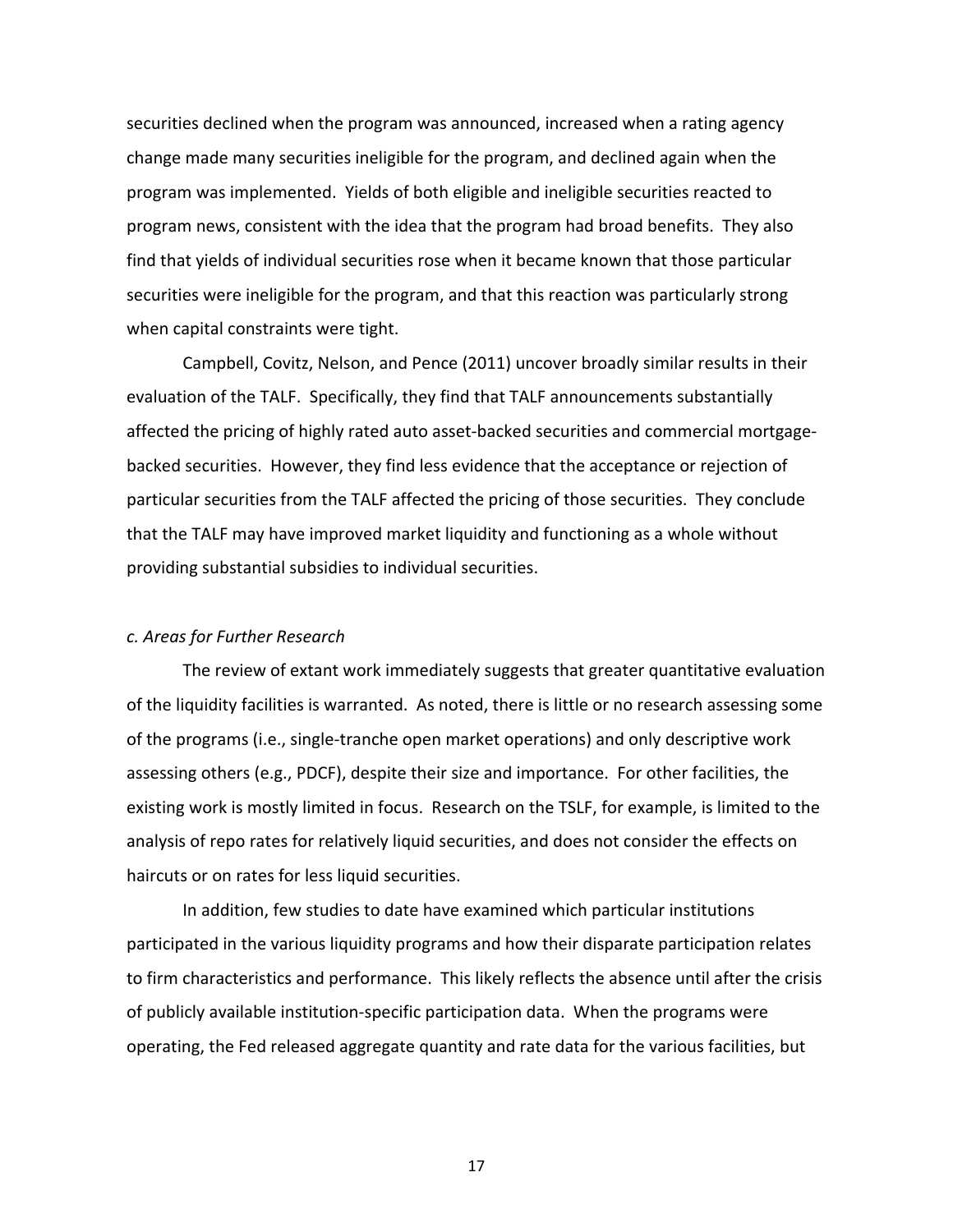not information on transactions with specific counterparties. Moreover, there was little expectation at the time that transaction‐level data would ever be released.

Such transaction‐level data are now available. In December 2010, in compliance with the Dodd-Frank Act, the Fed released transaction-level data for all of the new liquidity programs. Data for each loan include the borrower, the date the loan was made, the interest rate, collateral information, and other terms. Similar information is supplied for swap line draws and repayments. Transaction‐level data on discount window loans were subsequently released in March 2011 and data for single‐tranche open market operations were released in July 2011.

For illustrative purposes, summary transactions information for the TAF and PDCF is reported in Tables 2 and 3. Table 2 reports borrowing statistics for the 10 most frequent borrowers from the TAF ‐‐ all of which turn out to be New York branches of foreign banks ‐‐ and all 416 borrowers as a group. The most frequent borrower was Mitsubishi UFJ Trust and Banking, with 55 program loans. Seven institutions borrowed the maximum of \$15 billion on a cumulative of 30 occasions, including Bank of America, Barclays Bank PLC New York Branch, Citibank, FIA Card Services, JPMorgan Chase Bank, Wachovia Bank, and Wells Fargo Bank. Sixty-five (65) institutions borrowed from the TAF on just one occasion. Across all borrowings (and on an unweighted basis), loans accounted for 57% of posted and available collateral and investment‐grade securities the remaining 43%.

Table 3 shows summary statistics for each dealer's borrowing activities from the PDCF as well as all dealers as a group. Citigroup Global Markets was the most frequent borrower with 174 program loans, and Barclays Capital had the single largest loan, of \$48 billion. Lehman Brothers was an infrequent borrower, with only seven pre‐bankruptcy loans (and three after), and the last of the seven on April 16, 2008, almost five months before its bankruptcy. Several primary dealers rarely or never accessed the facility. Across all program loans (and on an unweighted basis), investment grade securities accounted for 55% of posted collateral, high-yield securities 13%, securities for which ratings were unavailable 17%, and equities 15%.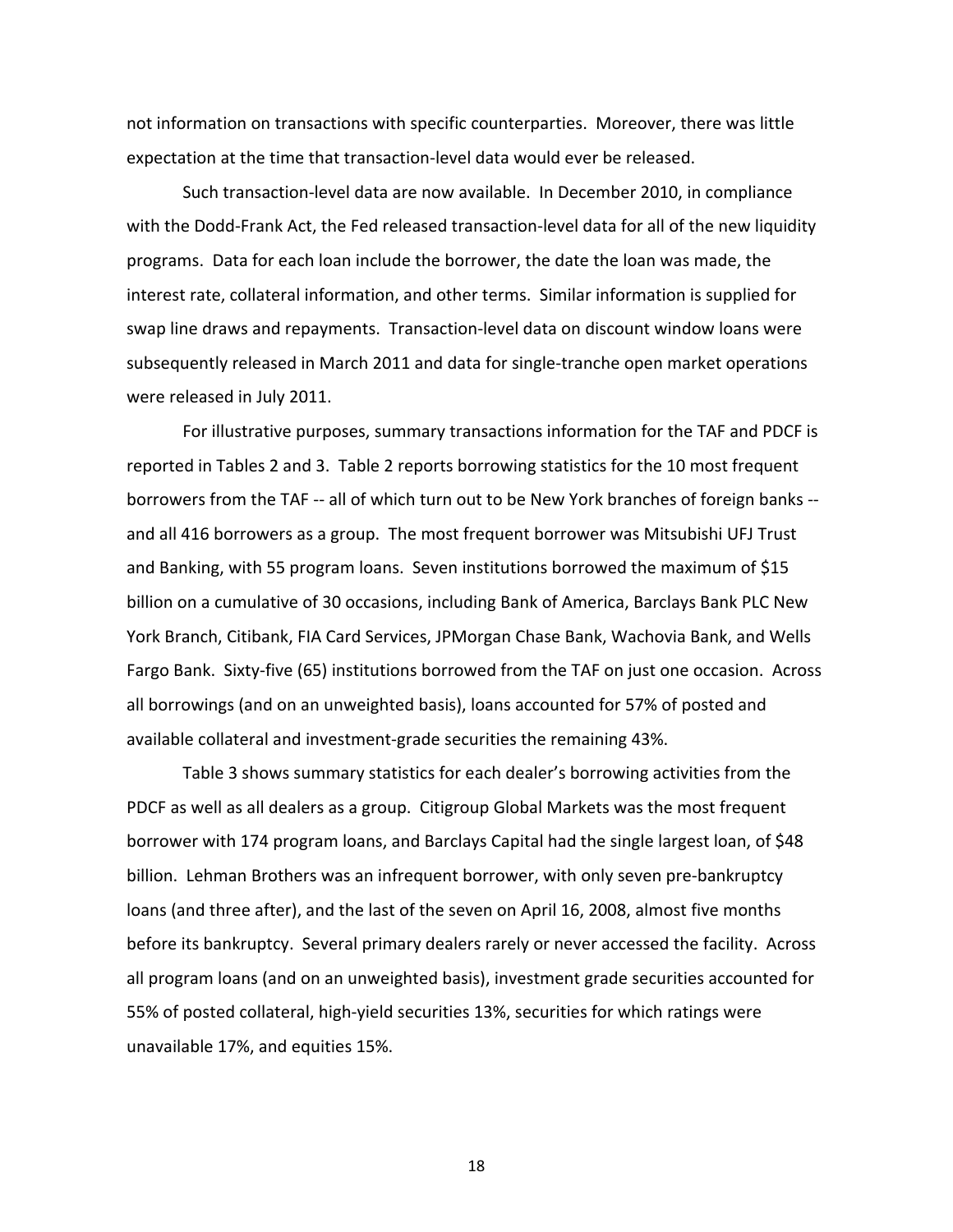One potential use of the new data is to better understand which firms participated in the liquidity programs and why. Did firms borrow from the Fed because they needed the liquidity or did they borrow because liquidity was available at advantageous rates? As mentioned, there is some early work exploring these issues, including the Duygan‐Bump, Parkinson, Rosengren, Suarez, and Willen (forthcoming) and Krishnamurthy, Nagel, and Orlov (2011) studies discussed earlier, both of which seem to support the conjecture that usage was greatest among institutions that needed liquidity. In addition, Acharya, Fleming, Hrung, and Sarkar (2011) find that firms with higher leverage and worse stock price performance over the crisis were more apt to bid in TSLF operations, likely to bid higher rates, and tended to bid for larger amounts. The public release of the transactions data should spur further work along these lines.

Another use of the new data is to better understand stigma. Armantier, Ghysels, Sarkar, and Shrader (2011)) use TAF transaction data in their study of discount window stigma and relate stigma to firm characteristics and policy changes. Stigma is thought to have been mitigated in some of the new facilities because of their structure, but little work has examined this issue aside from the abovementioned study and the work of Krishnamurthy, Nagel, and Orlov (2011). The new data provide an opportunity to more fully characterize stigma across the facilities and to better understand what program features, market conditions, and firm characteristics drive it.

Aside from better understanding the utilization and effectiveness of the facilities, the new data also provide an opportunity to test hypotheses about the effects of data disclosure. Is disclosure harmful? If so, how does this process work? Is there evidence that firms that borrowed during the crisis were harmed when information about their borrowings was released? If not, then why might firms be hesitant to borrow in the future with the knowledge that their names will only be released with a lag? The work of Fahlenbrach, Prilmeier and Stulz (forthcoming) suggests a possible answer, as they find that banks that performed worse during the 1998 crisis did so as well during the recent financial crisis. Perhaps then the market penalty for central bank borrowing in the recent crisis will be observed the next time concerns about financial institutions' health become acute.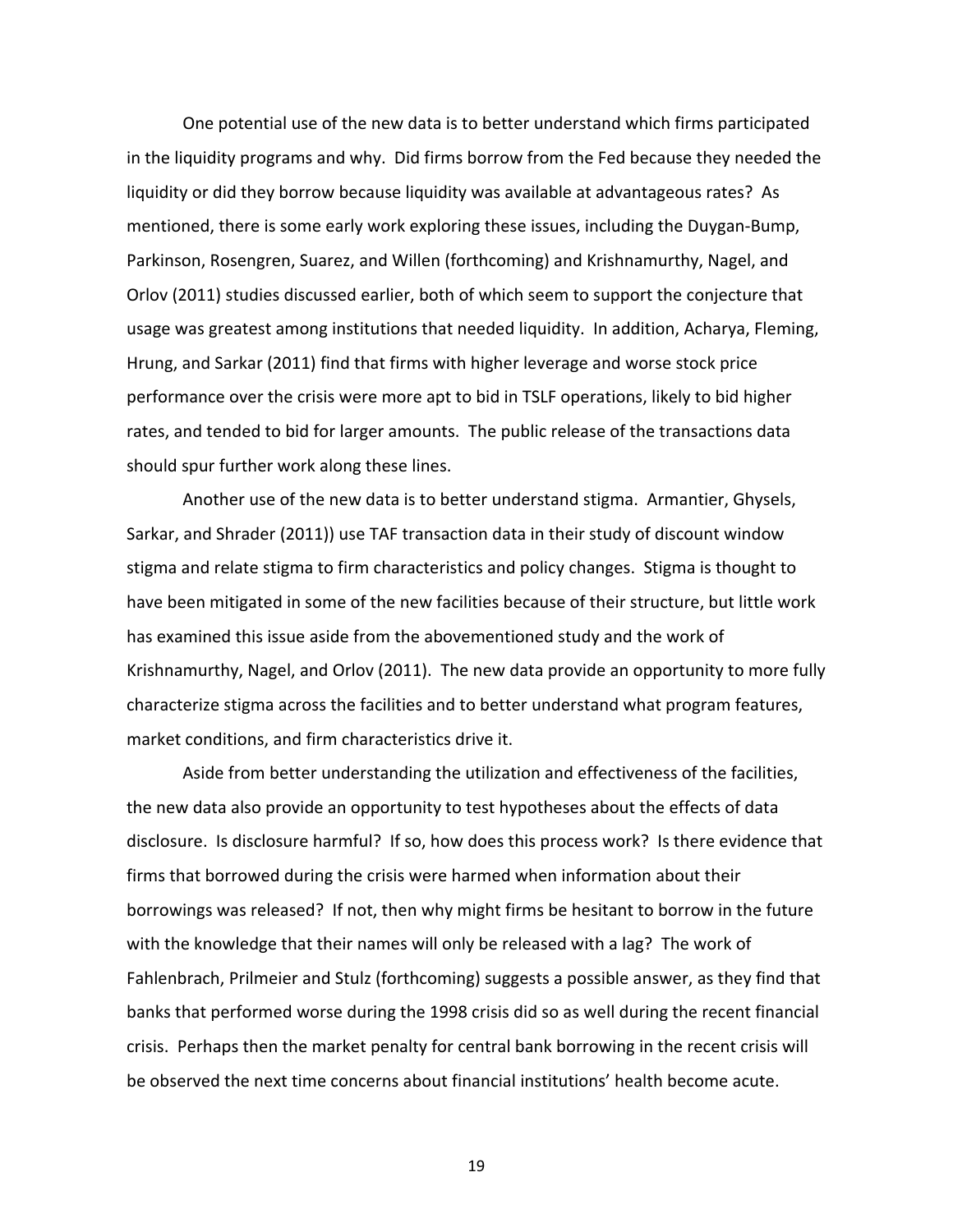# **5. Conclusion**

The Federal Reserve initiated or expanded numerous liquidity facilities during the financial crisis of 2007‐2009 in accord with its lender‐of‐last‐resort role. The evidence supports the conjecture that the facilities were structured in line with time-honored principles of central bank liquidity provision: short-term lending against collateral at a penalty rate. The evidence uncovered to date also broadly supports the conclusion that the programs were effective at mitigating the strains in financial markets. New transaction‐ level data now provide an unusual opportunity to further understanding of liquidity facility utilization and effectiveness.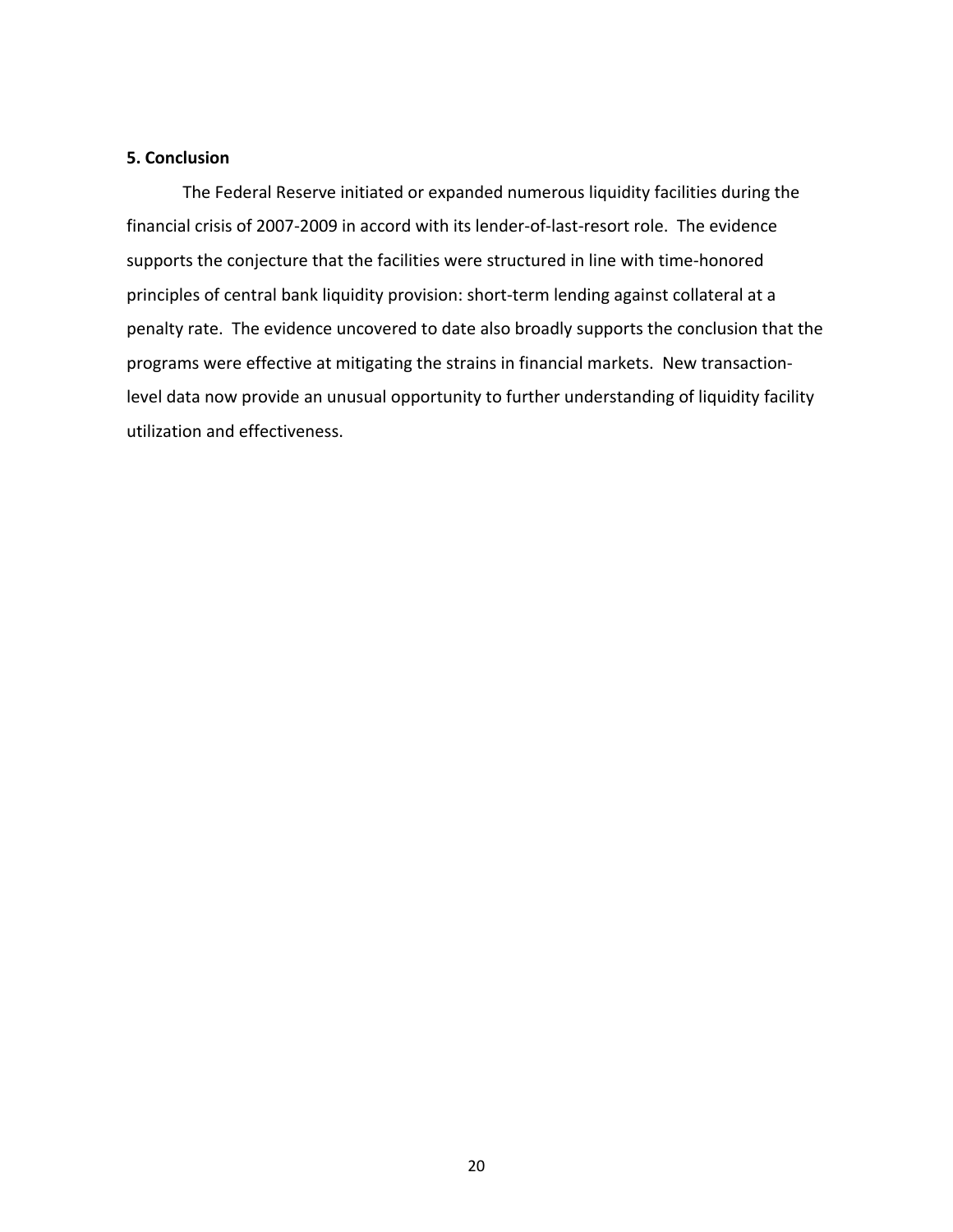# **Literature Cited**

- Acharya, Viral, Michael J. Fleming, Warren B. Hrung, and Asani Sarkar, 2012, "Dealer Financial Conditions and Lender‐of‐Last‐Resort Facilities" working paper, June.
- Adrian, Tobias. Karin Kimbrough, and Dina Marchioni, 2011, "The Federal Reserve's Commercial Paper Funding Facility, Federal Reserve Bank of New York *Economic Policy Review* 17, No. 1 (May), 25‐39.
- Adrian, Tobias, Christopher R. Burke, and James J. McAndrews, 2009, "The Federal Reserve's Primary Dealer Credit Facility," Federal Reserve Bank of New York *Current Issues in Economics and Finance* 15, no. 4 (August).
- Adrian, Tobias, and Hyun Song Shin, 2010, "The Changing Nature of Financial Intermediation and the Financial Crisis of 2007‐09," *Annual Review of Economics*, 2, September 2010, pp. 603‐18.
- Aizenman, Joshua, and Gurnain Kaur Pasricha, 2010, "Selective Swap Arrangements and the Global Financial Crisis: Analysis and Interpretation," *International Review of Economics and Finance* 19, 353‐65.
- Armantier, Olivier, Eric Ghysels, Asani Sarkar, and Jeffrey Shrader, 2011, "Stigma in Financial Markets: Evidence from Liquidity Auctions and Discount Window Borrowing during the Crisis," Federal Reserve Bank of New York Staff Report no. 483, January.
- Armantier, Olivier, Sandra Krieger, and James McAndrews, 2008, "The Federal Reserve's Term Auction Facility," Federal Reserve Bank of New York *Current Issues in Economics and Finance* 14, no. 5 (July).
- Ashcraft, Adam, Nicolae Garleanu, and Lasse H. Pedersen, 2010, "Two Monetary Tools: Interest Rates and Haircuts," *NBER Macroeconomics Annual*, 25, 143‐80.
- Baba, Naohiko, and Frank Packer, 2009, "From Turmoil to Crisis: Dislocations in the FX Swap Market Before and After the Failure of Lehman Brothers, *Journal of International Money and Finance* 28, 1350‐74.
- Campbell, Sean, Daniel Covitz, William Nelson, and Karen Pence, 2011, "Securitization Markets and Central Banking: An Evaluation of the Term Asset‐Backed Securities Loan Facility," *Journal of Monetary Economics* 58, 518‐31.
- Christensen, Jens H.E., Jose A. Lopez, and Glenn D. Rudebusch, 2009, "Do Central Bank Liquidity Operations Affect Interbank Lending Rates?" Federal Reserve Bank of San Francisco Working Paper 2009‐13, June.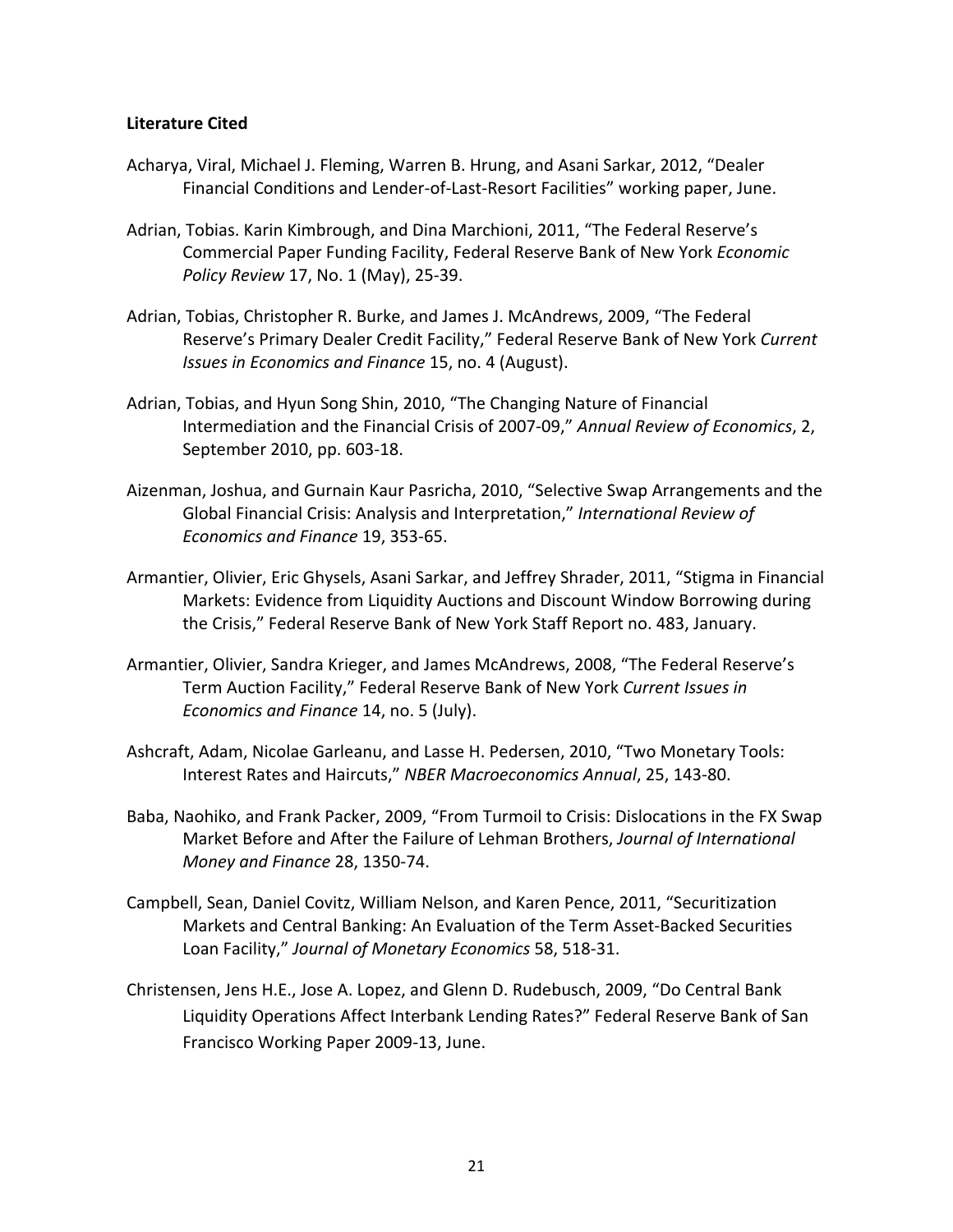- Clouse, James, 1994, Recent Developments in Discount Window Policy, *Federal Reserve Bulletin* 80, no. 11 (November), 965‐77.
- Copeland, Adam, Antoine Martin, and Michael Walker, 2010, "The Tri‐Party Repo Market before the 2010 Reforms," Federal Reserve Bank of New York Staff Reports, no. 477, November.
- Duygan‐Bump, Burcu, Patrick Parkinson, Eric Rosengren, Gustavo A. Suarez, and Paul Willen, forthcoming, "How Effective Were the Federal Reserve Emergency Liquidity Facilities? Evidence from the Asset‐Backed Commercial Paper Money Market Mutual Fund Liquidity Facility," *Journal of Finance*.
- Fahlenbrach, Rüdiger, Robert Prilmeier and Rene M. Stulz, forthcoming, **"**This Time Is the Same: Using Bank Performance in 1998 to Explain Bank Performance During the Recent Financial Crisis," *Journal of Finance*.
- Flannery, Mark J., 1996, "Financial Crises, Payment System Problems, and Discount Window Lending," *Journal of Money, Credit and Banking* 28, 804‐24.
- Fleming, Michael J., Warren B. Hrung, and Frank M. Keane, 2009, "The Term Securities Lending Facility: Origin, Design, and Effects," Federal Reserve Bank of New York *Current Issues in Economics and Finance* 15, no. 2 (February).
- Fleming, Michael J., Warren B. Hrung, and Frank M. Keane, 2010, "Repo Market Effects of the Term Securities Lending Facility," *American Economic Review: Papers & Proceedings* 100, 591‐6.
- Fleming, Michael J., and Nicholas J. Klagge, 2010, "The Federal Reserve's Foreign Exchange Swap Lines," Federal Reserve Bank of New York *Current Issues in Economics and Finance* 16, no. 4 (April).
- Fleming, Michael J., and Nicholas J. Klagge, 2011, "Income Effects of the Federal Reserve Liquidity Facilities," Federal Reserve Bank of New York *Current Issues in Economics and Finance* 17, no. 1.
- Freixas, Xavier, Curzio Gainnini, Glenn Hoggarth, and Farouk Soussa, 2000, "Lender of Last Resort: What Have We Learned Since Bagehot?" *Journal of Financial Services Research* 18, 63‐84.
- Furfine, Craig, 2003, "Standing Facilities and Interbank Borrowing: Evidence from the Federal Reserve's New Discount Window," *International Finance* 6, 329‐47.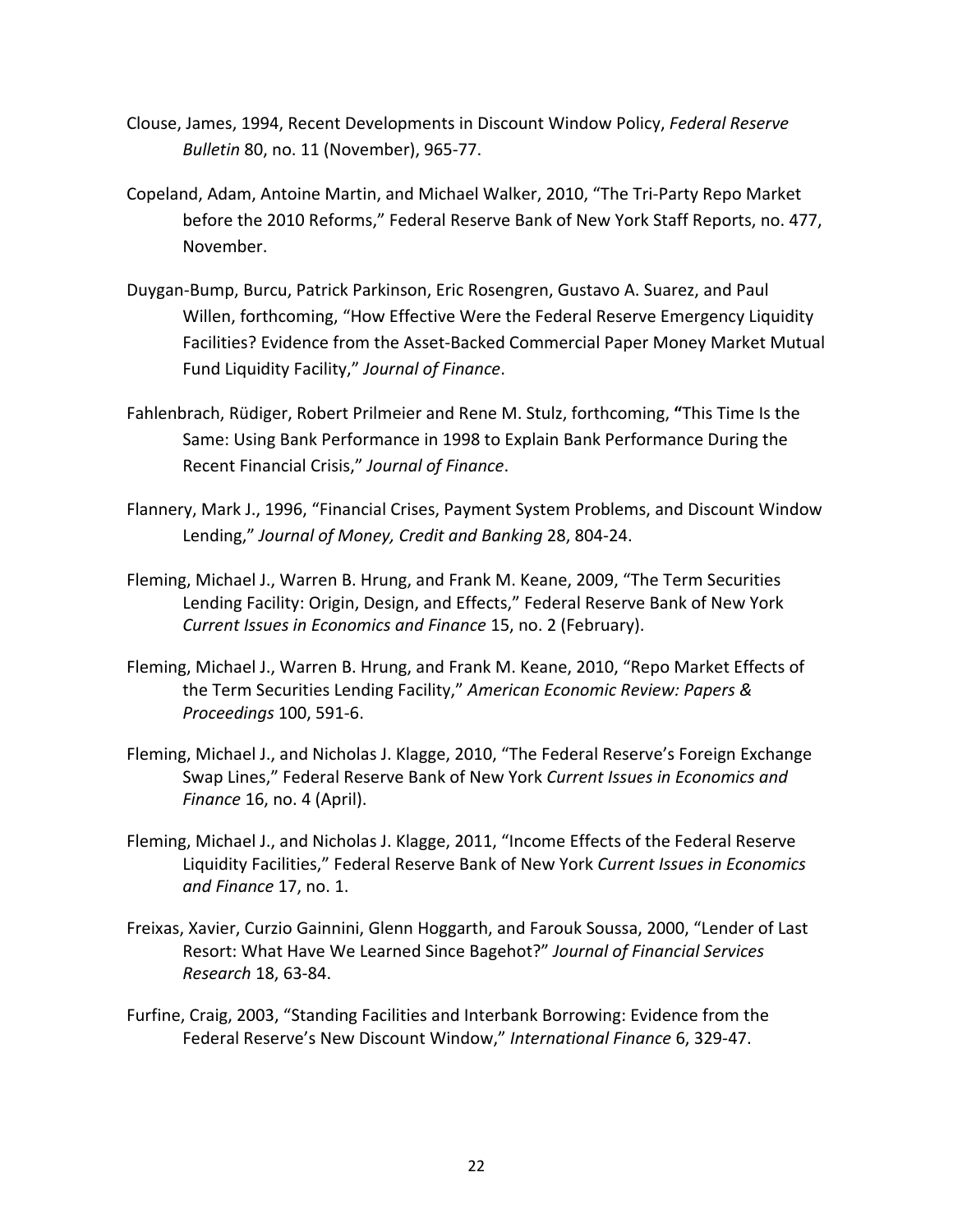- Goldberg, Linda S., Craig Kennedy, and Jason Miu, 2011, "Central Bank Dollar Swap Lines and Overseas Dollar Funding Costs," Federal Reserve Bank of New York *Economic Policy Review* 17, No. 1 (May), 3‐20.
- Gorton, Gary, and Andrew Metrick, 2012, "Securitized Banking and the Run on Repo," *Journal of Financial Economics* 104, 425‐51.
- Kos, Dino, 2001, "Treasury and Federal Reserve Foreign Exchange Operations," *Federal Reserve Bulletin* 87, no. 12 (December), 757‐62.
- Krishnamurthy, Arvind, Stefan Nagel, and Dmitry Orlov, 2011, "Sizing up Repo," working paper, December.
- McAndrews, James J, and Simon M. Potter, 2002, "Liquidity Effects of the Events of September 11, 2001," Federal Reserve Bank of New York *Economic Policy Review* 8, No. 2 (November), 59‐79.
- McAndrews, James, Asani Sarkar, and Zhenyu Wang, 2008, "The Effects of the Term Auction Facility on the London Inter‐Bank Offered Rate," Federal Reserve Bank of New York Staff Report no. 335, July.
- Peristiani, Stavros, 1998, "The Growing Reluctance to Borrow at the Discount Window: An Empirical Investigation," *Review of Economics and Statistics* 80, 611‐20.
- Rose, Andrew K., and Mark M. Spiegel, forthcoming, "Dollar Illiquidity and Central Bank Swap Arrangements during the Global Financial Crisis," *Journal of International Economics*.
- Sundaresan, Suresh, and Zhenyu Wang, 2009, "Y2K Options and the Liquidity Premium in Treasury Markets," *Review of Financial Studies* 22, 1021‐56.
- Taylor, John B., and John C. Williams, 2009, "A Black Swan in the Money Market," *American Economic Journal: Macroeconomics* 1, 58‐83.
- Thornton, Daniel L., 2011, "The Effectiveness of Unconventional Monetary Policy: The Term Auction Facility," Federal Reserve Bank of St. Louis *Review* 93, 439‐53.
- Wu, Tao, 2011, "The U.S. Money Market and the Term Auction Facility in the Financial Crisis of 2007‐2009," *Review of Economics and Statistics* 93, 617‐31.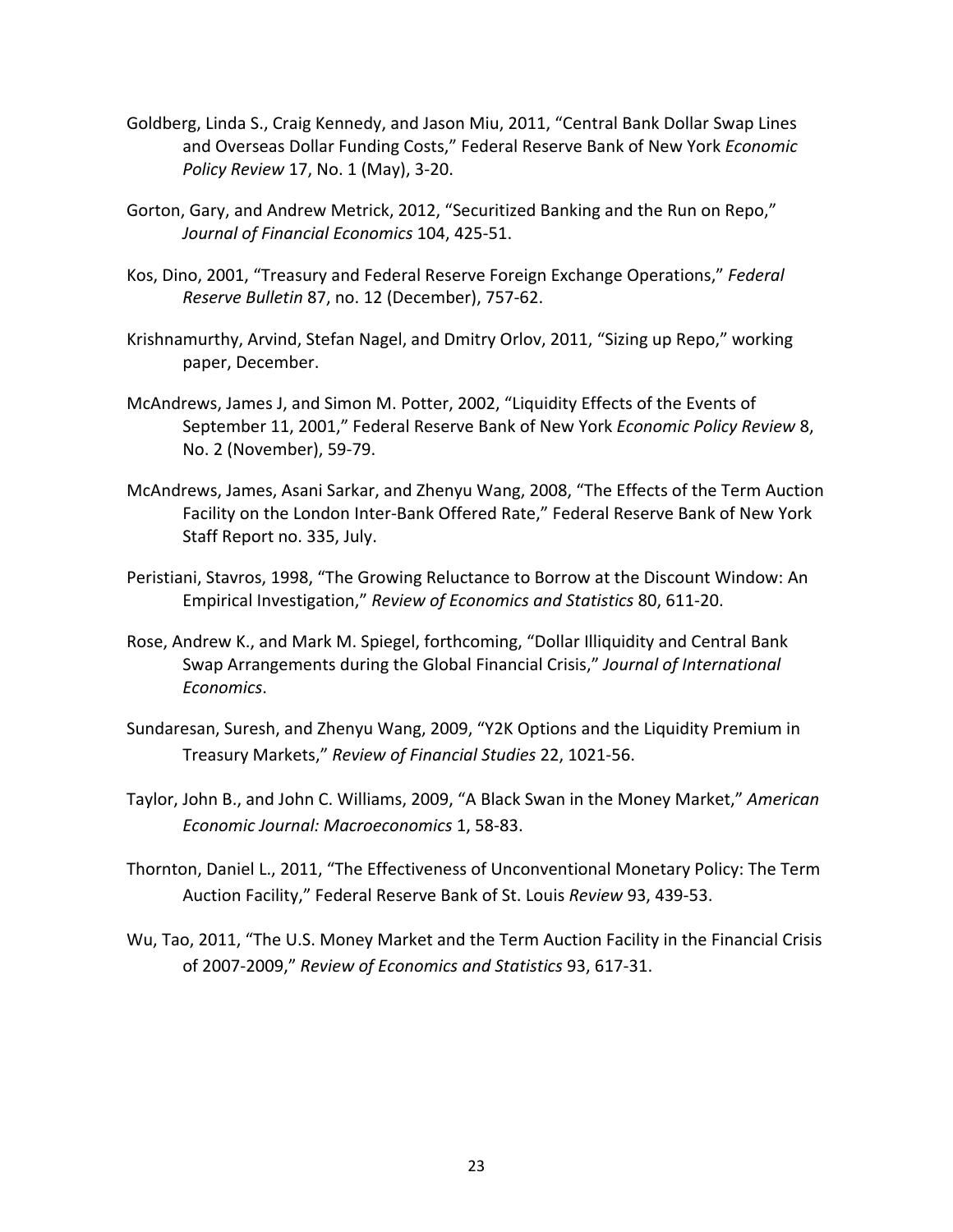| Table 1 -- Federal Reserve Liquidity Facilities during the Crisis |  |  |  |  |
|-------------------------------------------------------------------|--|--|--|--|
|                                                                   |  |  |  |  |

|                                       |                    |                         | Maximum Amount |
|---------------------------------------|--------------------|-------------------------|----------------|
| Facility                              | Date Announced     | Eligible Borrowers      | Outstanding    |
| Discount window                       | Ongoing            | Depository institutions | 111            |
| <b>Term Auction Facility</b>          | December 12, 2007  | Depository institutions | 493            |
| Central bank liquidity swaps          | December 12, 2007  | <b>Banks</b>            | 583            |
| Single-tranche open market            | March 7, 2008      | Primary dealers         | 80             |
| operations                            |                    |                         |                |
| <b>Term Securities Lending</b>        | March 11, 2008     | Primary dealers         | 236            |
| Facility                              |                    |                         |                |
| <b>Primary Dealer Credit Facility</b> | March 16, 2008     | Primary dealers         | 147            |
| Asset-Backed Commercial               | September 18, 2008 | Depository institutions | 152            |
| Paper Money Market Mutual             |                    |                         |                |
| <b>Fund Liquidity Facility</b>        |                    |                         |                |
| <b>Commercial Paper Funding</b>       | October 7, 2008    | Commercial paper        | 351            |
| Facility                              |                    | <i>issuers</i>          |                |
| Money Market Investor                 | October 21, 2008   | Money market            | 0              |
| <b>Funding Facility</b>               |                    | investors               |                |
| Term Asset-Backed Securities          | November 25, 2008  | Asset-backed securities | 48             |
| Loan Facility                         |                    | investors               |                |

Notes: Maximum amounts outstanding in billions of dollars based on weekly data as of Wednesday. Primary Dealer Credit Facility includes other broker‐dealer credit. Central bank liquidity swaps are conducted with foreign central banks which then lend to banks in their jurisdiction.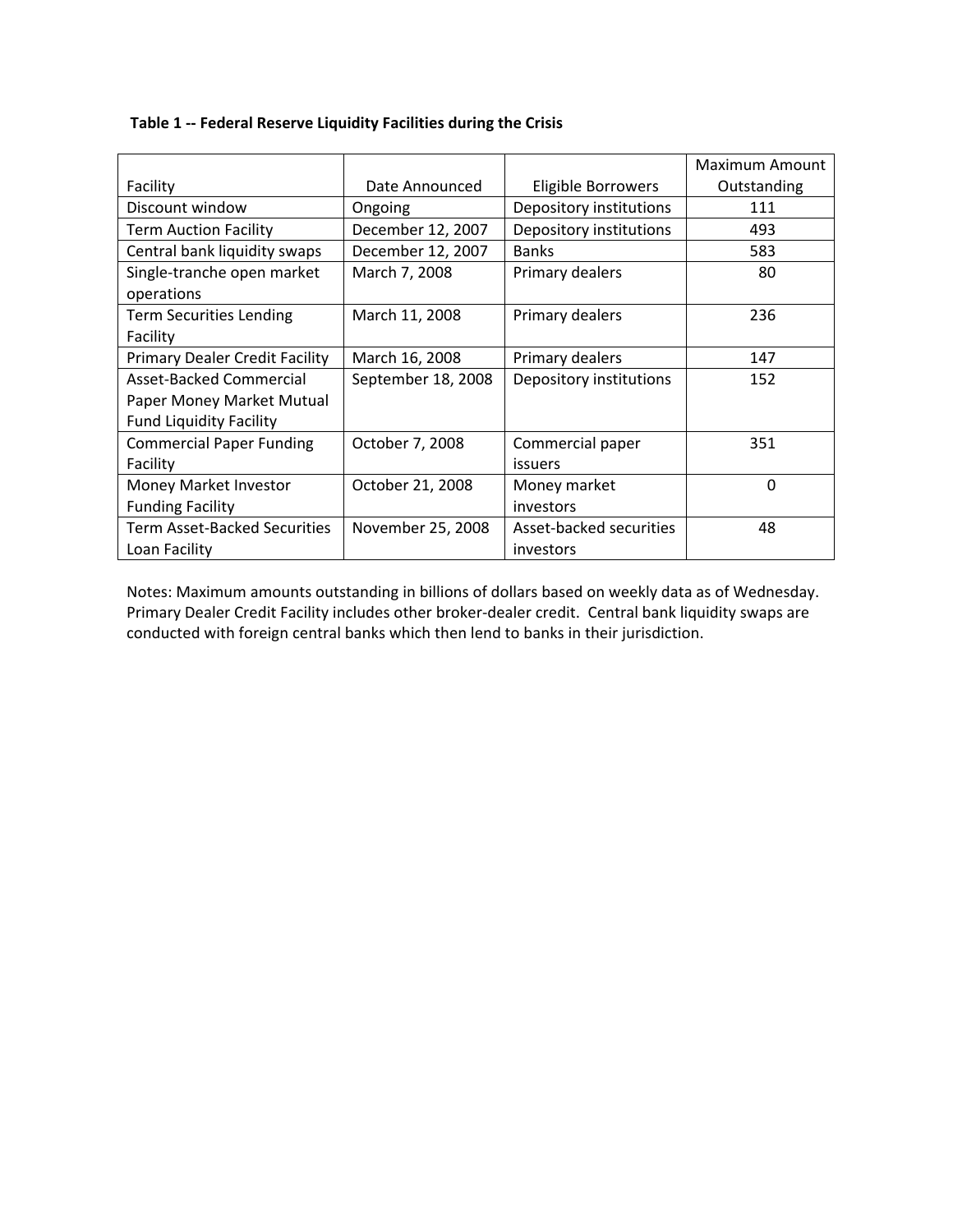|                                        | Number of         | Average Amount  | Maximum Amount  |
|----------------------------------------|-------------------|-----------------|-----------------|
| Institution                            | <b>Borrowings</b> | <b>Borrowed</b> | <b>Borrowed</b> |
| Mitsubishi UFJ Trust and Banking Corp. | 55                | 0.4             | 1.2             |
| Sumitomo Mitsui Banking Corp.          | 49                | 1.2             | 2.8             |
| Mizuho Corporate Bank Ltd.             | 47                | 1.1             | 3.5             |
| Arab Banking Corp.                     | 46                | 0.6             | 1.4             |
| Bayerische Hypo und Vereins Bank       | 43                | 0.8             | 2.2             |
|                                        |                   |                 |                 |
| <b>Bank of Scotland PLC</b>            | 40                | 4.5             | 9.0             |
| DZ Bank AG Deutsche Zentral            | 38                | 1.0             | 3.0             |
|                                        |                   |                 |                 |
| Barclays Bank PLC                      | 37                | 5.1             | 15.0            |
| Bayerische Landesbank                  | 37                | 2.9             | 7.0             |
| Dresdner Bank AG                       | 37                | 3.3             | 7.5             |
| All 416 program borrowers              | 4214              | 0.9             | 15.0            |

### **Table 2 – Most Frequent Term Auction Facility Borrowers**

Notes: New York branches were borrowing entities for all 10 institutions listed. Average and maximum amounts borrowed by institutions are per operation and in billions of dollars. Maximum amounts borrowed by institutions at a given time can and do exceed the per operation maximums because of overlapping borrowing periods for the various operations.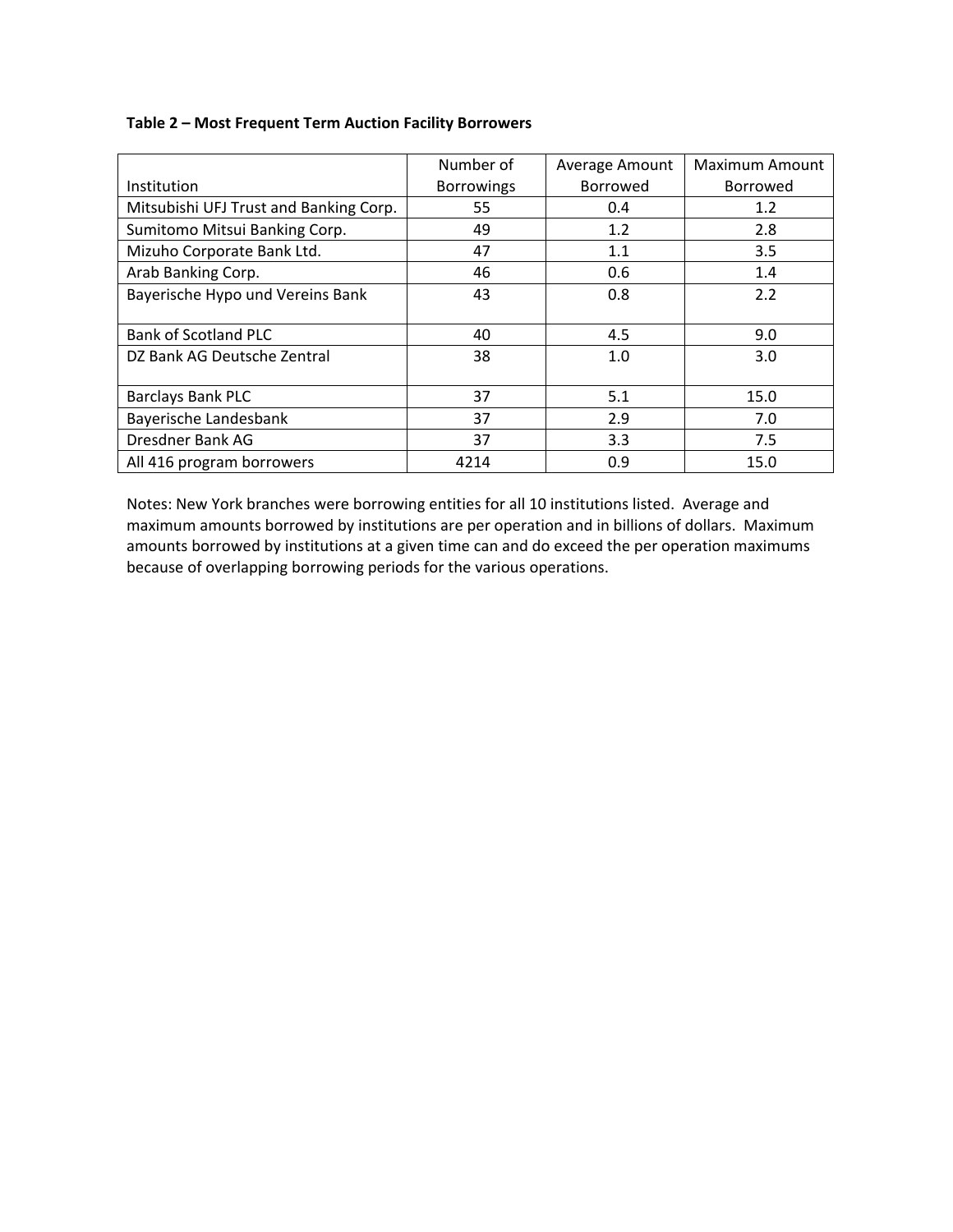### **Table 3 – Primary Dealer Credit Facility Borrowing**

|                                       | Number of         | Average Amount | <b>Maximum Amount</b> |
|---------------------------------------|-------------------|----------------|-----------------------|
| Dealer                                | <b>Borrowings</b> | Borrowed       | <b>Borrowed</b>       |
| Citigroup Global Markets Inc.         | 174               | 10.1           | 18.6                  |
| Morgan Stanley & Co. Inc.             | 122               | 11.2           | 47.6                  |
| <b>Banc of America Securities LLC</b> | 118               | 5.4            | 11.0                  |
| Mizuho Securities USA Inc.            | 108               | 0.4            | 2.2                   |
| Merrill Lynch Government              | 99                | 15.0           | 33.2                  |
| Securities Inc.                       |                   |                |                       |
| Countrywide Securities Corp.          | 75                | 1.0            | 1.7                   |
| Barclays Capital Inc.                 | 74                | 5.5            | 47.9                  |
| Bear, Stearns & Co., Inc.             | 69                | 13.9           | 28.5                  |
| Cantor Fitzgerald & Co.               | 61                | 0.5            | 0.7                   |
| Goldman, Sachs & Co.                  | 52                | 8.3            | 18.0                  |
| <b>BNP Paribas Securities Corp.</b>   | 43                | 1.5            | 4.6                   |
| Lehman Brothers Inc.                  | 10                | 8.3            | 28.0                  |
| <b>UBS Securities LLC</b>             | 8                 | 4.4            | 6.5                   |
| J.P. Morgan Securities Inc.           | 3                 | 1.0            | 3.0                   |
| Credit Suisse Securities (USA) LLC    | $\overline{2}$    | 0.8            | 1.0                   |
| Daiwa Securities America Inc.         | 1                 | 0.4            | 0.4                   |
| Deutsche Bank Securities Inc.         | $\overline{1}$    | 0.5            | 0.5                   |
| Dresdner Kleinwort Securities LLC     | 1                 | 0.1            | 0.1                   |
| All primary dealers                   | 1021              | 7.2            | 47.9                  |

Notes: Amounts in billions of dollars. Excludes other broker‐dealer credit (that is, lending to the London‐based subsidiaries of broker‐dealers). Not listed are dealers that never borrowed from the facility, two of which (Greenwich Capital Markets, Inc. and HSBC Securities (USA) Inc.) were primary dealers throughout the program, and three of which (Jefferies & Company, Inc., Nomura Securities International, Inc., and RBC Capital Markets Corp.) became primary dealers late in the life of the program, in June or July 2009.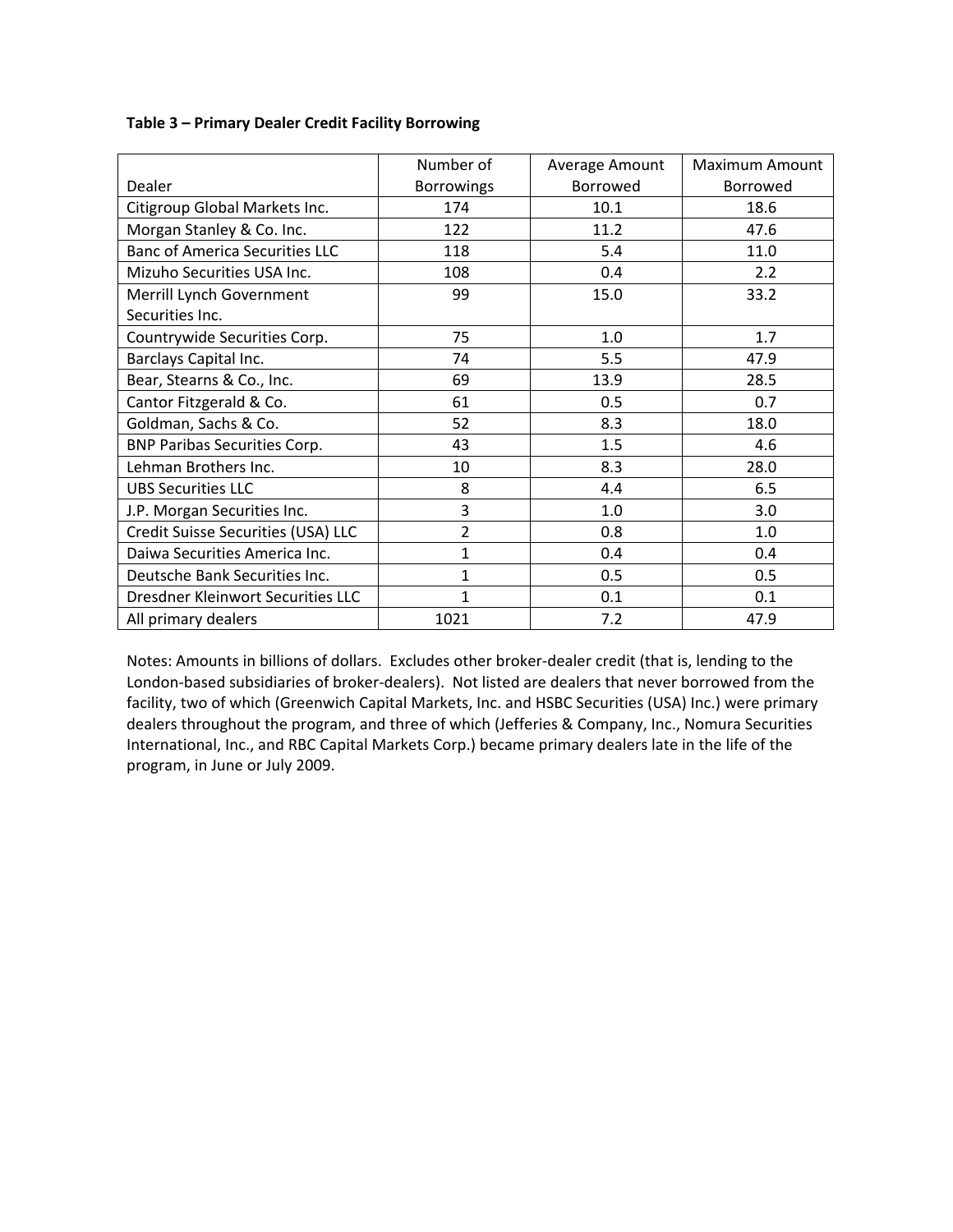

**Figure 1 ‐‐ LIBOR‐OIS Spreads**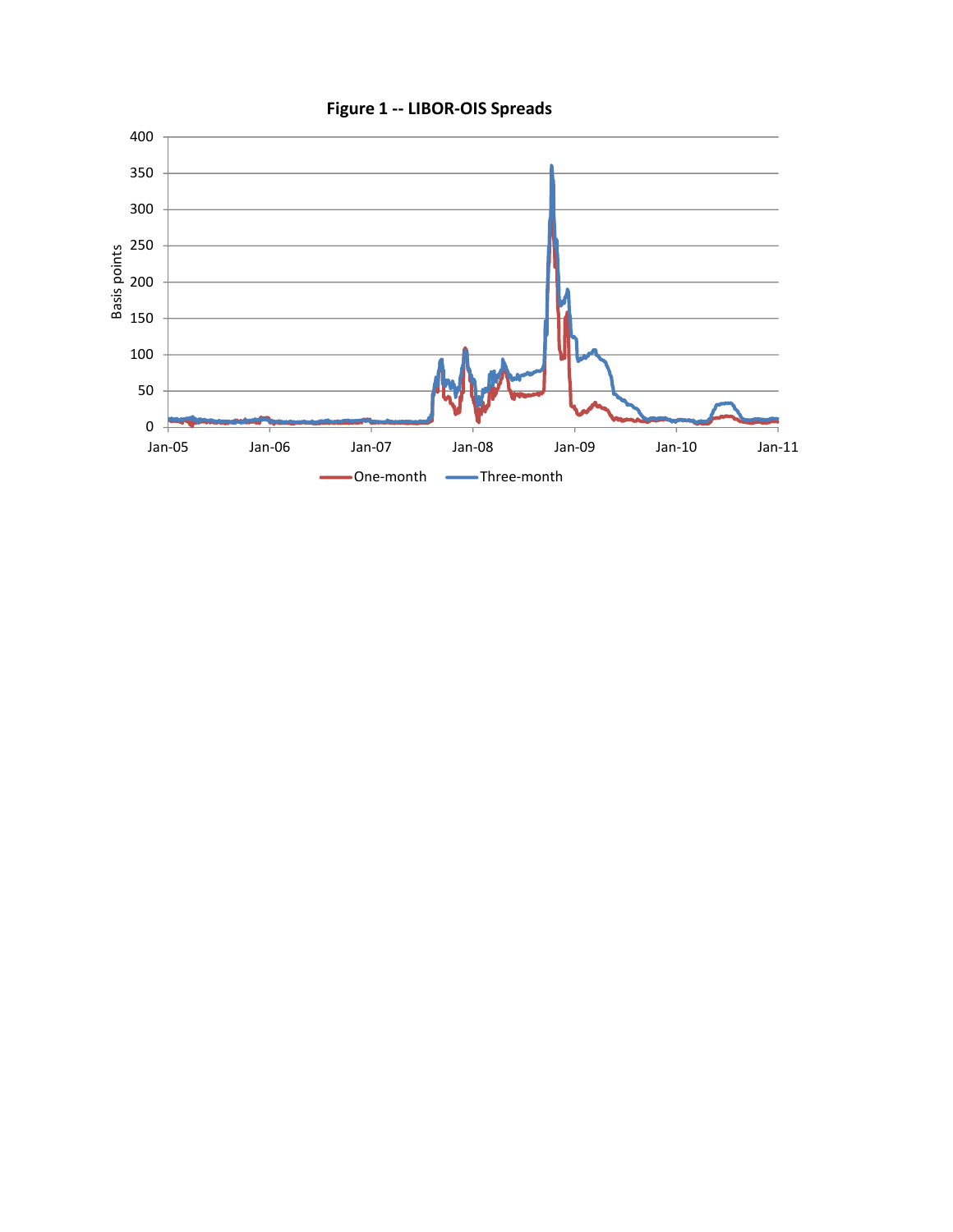

Note: The figure plots the overnight agency and agency MBS repo spreads to the overnight Treasury repo rate.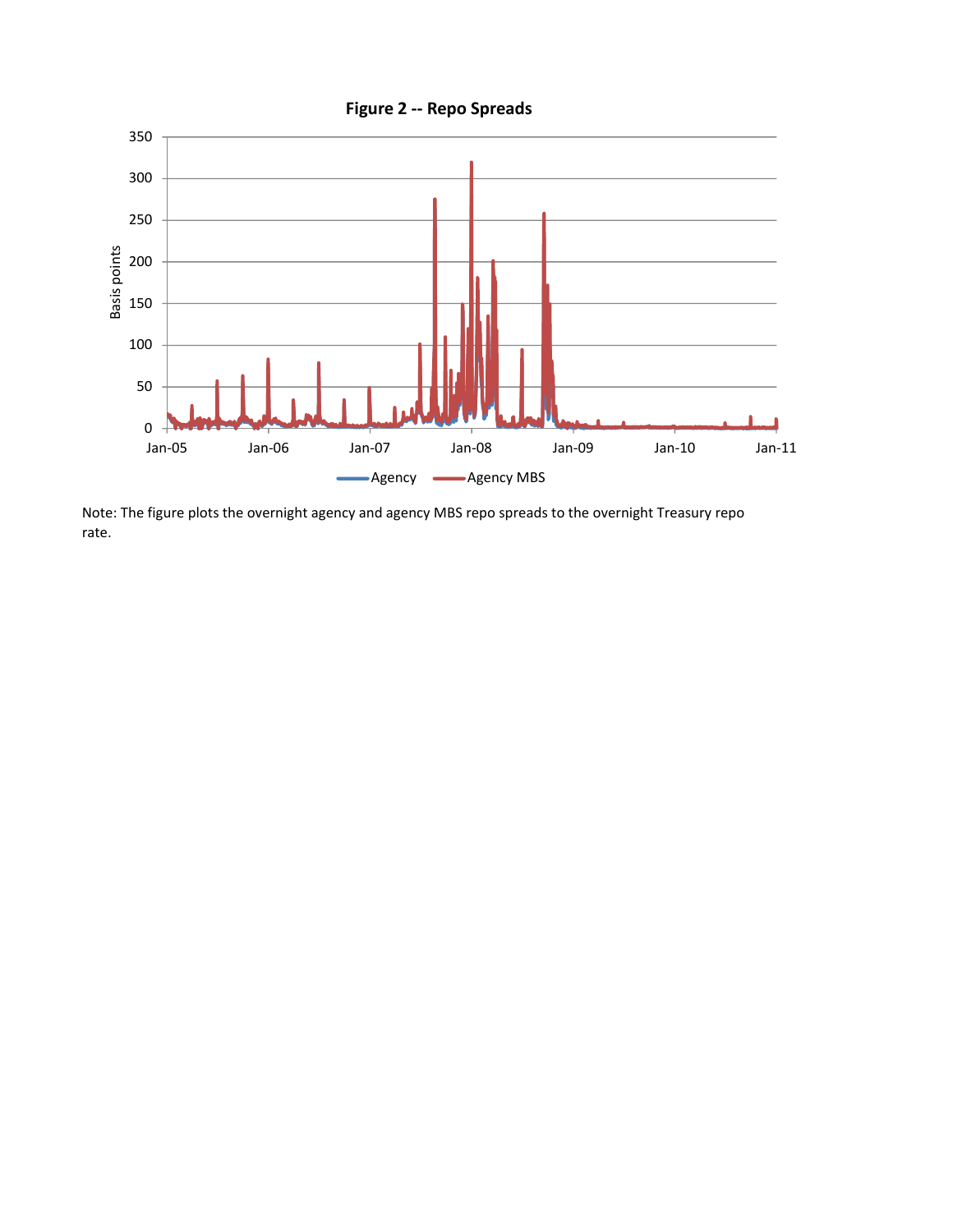

**Figure 3 ‐‐ One‐Month Commercial Paper‐OIS Spreads**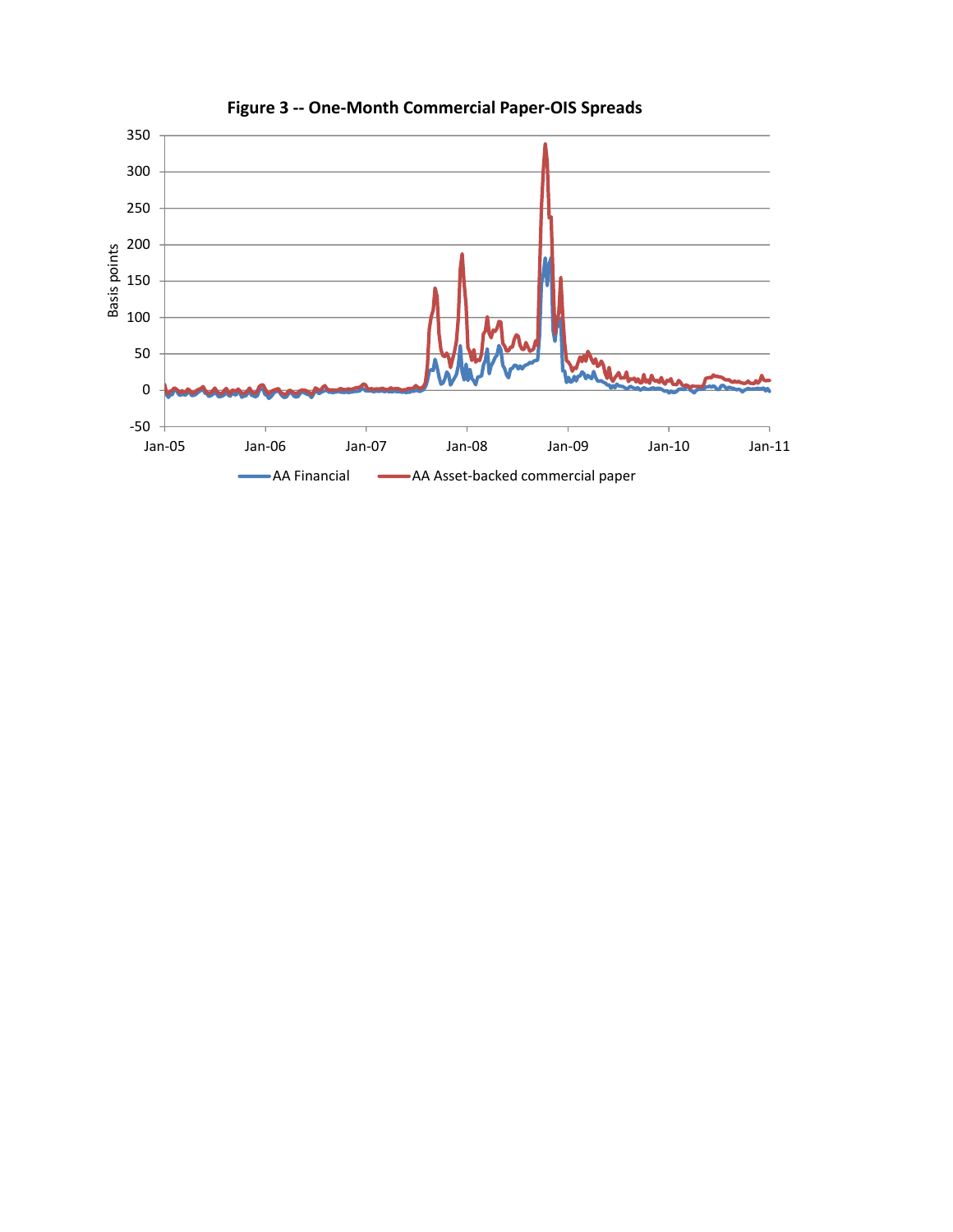

**Figure 4 ‐‐ Federal Reserve Assets**